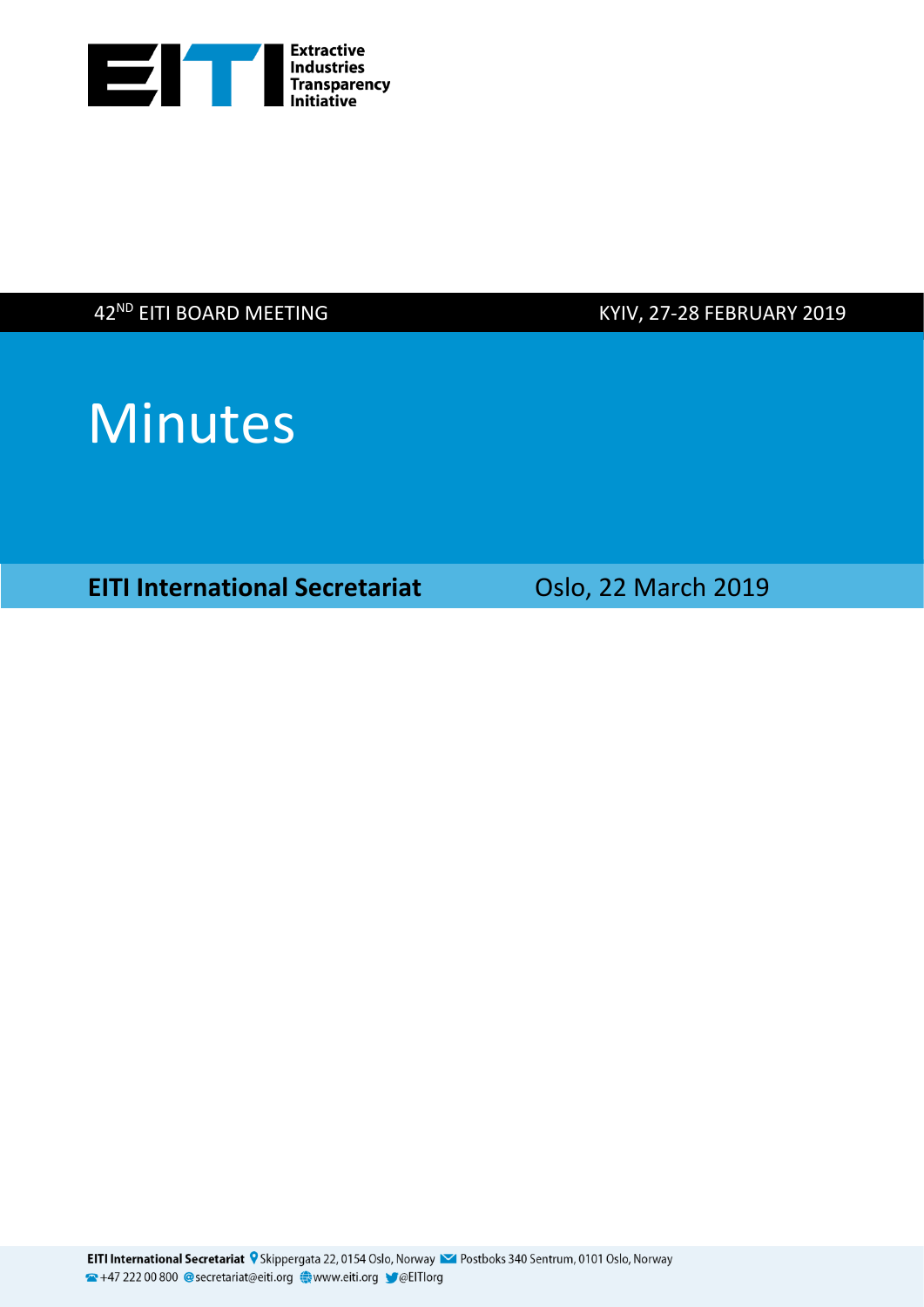# Table of Contents

| Board paper 42-6 Proposed clarifications and changes to the EITI Requirements10             |  |
|---------------------------------------------------------------------------------------------|--|
|                                                                                             |  |
|                                                                                             |  |
|                                                                                             |  |
|                                                                                             |  |
|                                                                                             |  |
|                                                                                             |  |
| Board decision on criteria to consider developments and information disclosed after the     |  |
|                                                                                             |  |
|                                                                                             |  |
|                                                                                             |  |
| Annex C - Proposals on gender, contract transparency and environmental reporting considered |  |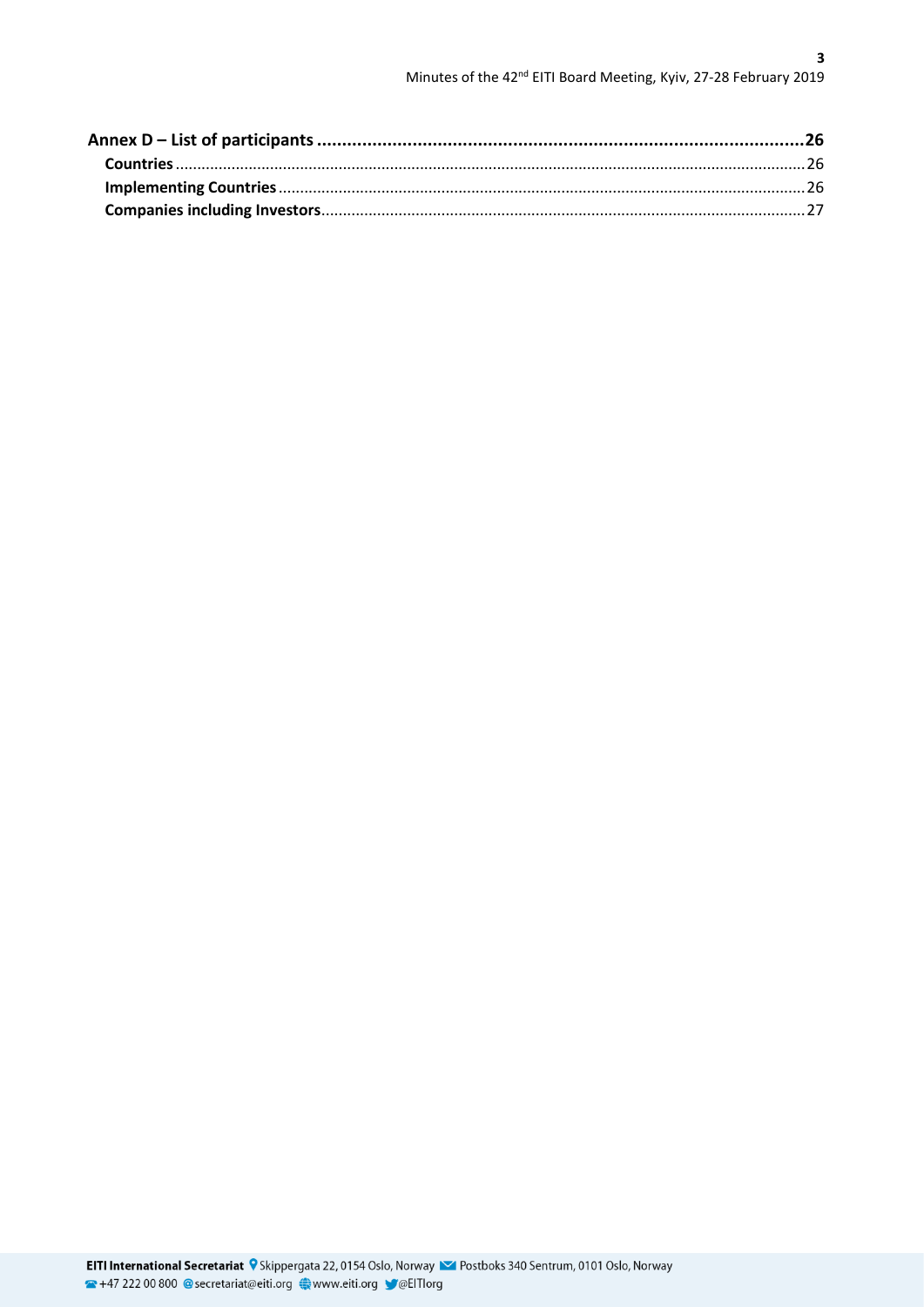# MINUTES OF THE 42<sup>ND</sup> EITI BOARD MEETING

# <span id="page-3-0"></span>42-1 Welcome by the Chair and adoption of the agenda

Ihor Nasalyk, Ukrainian Minister of Energy and Coal, welcomed participants to the Board meeting. He explained that the EITI was contributing to improving Ukraine's attractiveness to investors and ensuring a flourishing extractives market. He highlighted that the Ukraine EITI had made data more accessible and that the country had adopted one of the most progressive transparency laws in Europe.

Fredrik Reinfeldt, the Chair of the EITI Board, commended the work done by EITI stakeholders in Ukraine in improving the governance of the sector. He welcomed Mark Robinson, attending his first Board meeting as Executive Director of the EITI International Secretariat. He invited the Board to accept Chris Murgatroyd from DFID as a new Board member which was accepted. He also welcomed Geneviève Van Rossum from France and Stephen Douglas from Total as new Board members. He added that Mankeur Ndiaye had resigned from the Board and that Marième Diawara, the National Coordinator of Senegal EITI, had replaced him as alternate. He welcomed Ana Carolina González Espinosa, back from her maternity leave, and announced that Montty Girianna, Maria Teresa Habitan, Simone Niven and Faith Nwadishi could not attend the meeting.

# <span id="page-3-1"></span>42-2 Report from the Secretariat

### <span id="page-3-2"></span>*Report from the Executive Director*

Mark Robinson set out his vision and priorities for EITI over the next 5-10 years (these are elaborated in [this blog\)](https://eiti.org/blog/my-vision-for-eiti). He explained why he was attracted to the Executive Director position, the wider opportunities for EITI in the context of the broader global agenda, and the specific priorities for EITI around systematic disclosure and open data and working as one EITI globally. He said that the Global Conference in Paris in June provided an excellent opportunity for building engagement around this agenda. Mark also outlined his main priorities over the past 100 days, focused on getting to know staff in the international secretariat, meeting key stakeholders and partners, and supporting the process to nominate the new board chair. He concluded by highlighting the value of the talented, committed and hard-working staff and the multicultural environment in the Secretariat, successfully completing a new recruitment round, and the opportunity presented by the move to modern, open, and welcoming office accommodation in July.

### <span id="page-3-3"></span>*Board paper 42-2-A Implementation Progress Report*

Eddie Rich noted that the first IPR of the year often has more reds and ambers because so many reporting deadlines (including Annual Progress Reports) fall at the end of the year. However, he added, deadlines catalyse progress and that there had been a lot of momentum over the previous two months.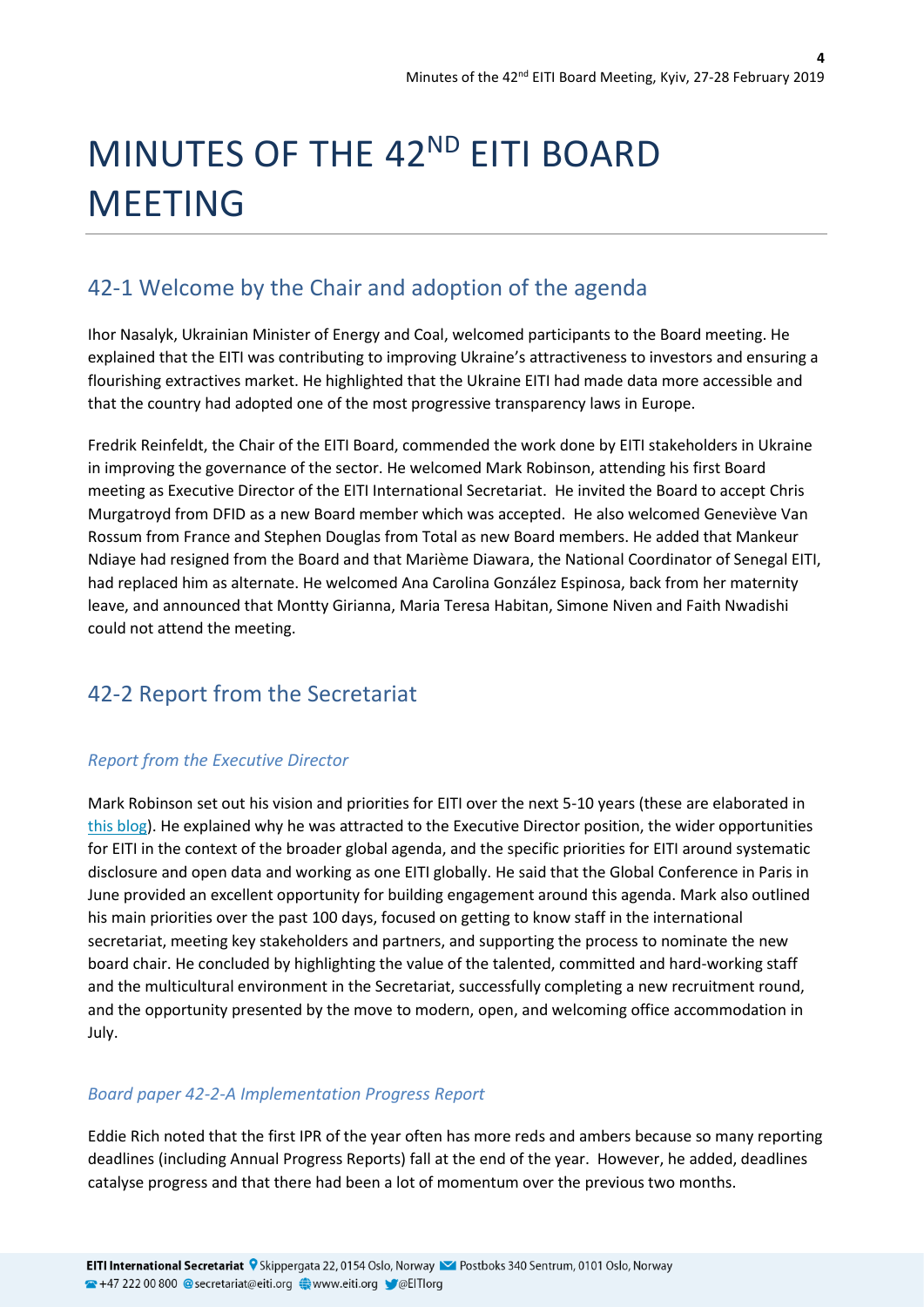Since the IPR had been written, Togo had published its 2017 APR, so a recommendation to lift its suspension would follow. Cameroon, the Republic of Congo and Sao Tome e Principe had all averted suspension by publishing reports in the past few weeks. Suriname had been suspended for not yet publishing its 2016 report, but Eddie noted that it was expected shortly. He covered the progress in the other eight suspended countries noting that there was, in all cases, some forward momentum.

He then highlighted the broader issue of impact to be set out in the 2019 Progress Report to be launched at the Global Conference. He cited two countries: the country spotlight on Ukraine which had recently passed a law to ensure transparency in extractive industries. The law mandated the disclosure of payments at the project level, the ultimate beneficial owners of companies and material elements of contracts relating to the extractive industry, such as social obligations, building infrastructure and barter arrangements.

The other case was Nigeria which was up for consideration under Validation later in the agenda. However, beyond the technical requirements, Eddie said the NEITI process was influencing debate about the sector through release of information and briefings on the state companies, unremitted funds, disbursements to the regions, the revision of the petroleum sector law, beneficial ownership transparency, etc. Reforms in the sector were a direct consequence of NEITI actions.

Sam Bartlett spoke to the thematic spotlight on the strides EITI implementing countries have been making to make the EITI more accessible, relevant and part of governance systems. EITI data is increasingly informing debate, reforms and trust. He highlighted a few cases including Afghanistan which has an open database where real time tax and royalty payments can be tracked.

Ana Carolina Gonzalez Espinoza asked about what can be done on Guatemala. Eddie noted that the 2016 report had recently been published and validation was coming up soon. This would be a moment to see if there was any serious political commitment behind the process. Moses asked about whether mainstreaming threatened the role of MSGs and about general funding challenges for implementation. Cielo rejected the notion that mainstreaming and MSG governance were in opposition. She cited the case of the Philippines where systematic disclosure had created an opportunity for the MSG to be more creative and analytical in its approach and shift away from oversight of data collection. Eddie noted that funding for implementation remained a challenge. The outlook for funding in 2019 was unclear in Albania, Ghana, Kyrgyz Republic, Madagascar, Malawi, Mongolia, São Tomé and Príncipe, Tanzania, Trinidad and Tobago and Ukraine.

### <span id="page-4-0"></span>*Board paper 42-2-B Outreach Progress Report*

[Mark noted that there was a lot of outreach activity at present. He noted that the Argentina application was on the Board agenda and Fredrik and Mark planned a visit in April. He said that applications from Lebanon, Niger and Uganda were expected by the time of the Paris Global Conference or soon after, noting the likelihood of an outreach mission to Uganda shortly. The International Secretariat had recently received missions from Equatorial Guinea and Uzbekistan. He had encouraged the Government of Equatorial Guinea to consult with international civil society on the civil society protocol and other requirements for membership. He called for support from Board members and companies to make more progress on Angola, Brazil, Chile, Ecuador, South Africa and Zimbabwe. Finally, he noted that the Global Conference was an excellent platform for them to commit. Helen Clark would prioritise outreach opportunities in these countries later this year.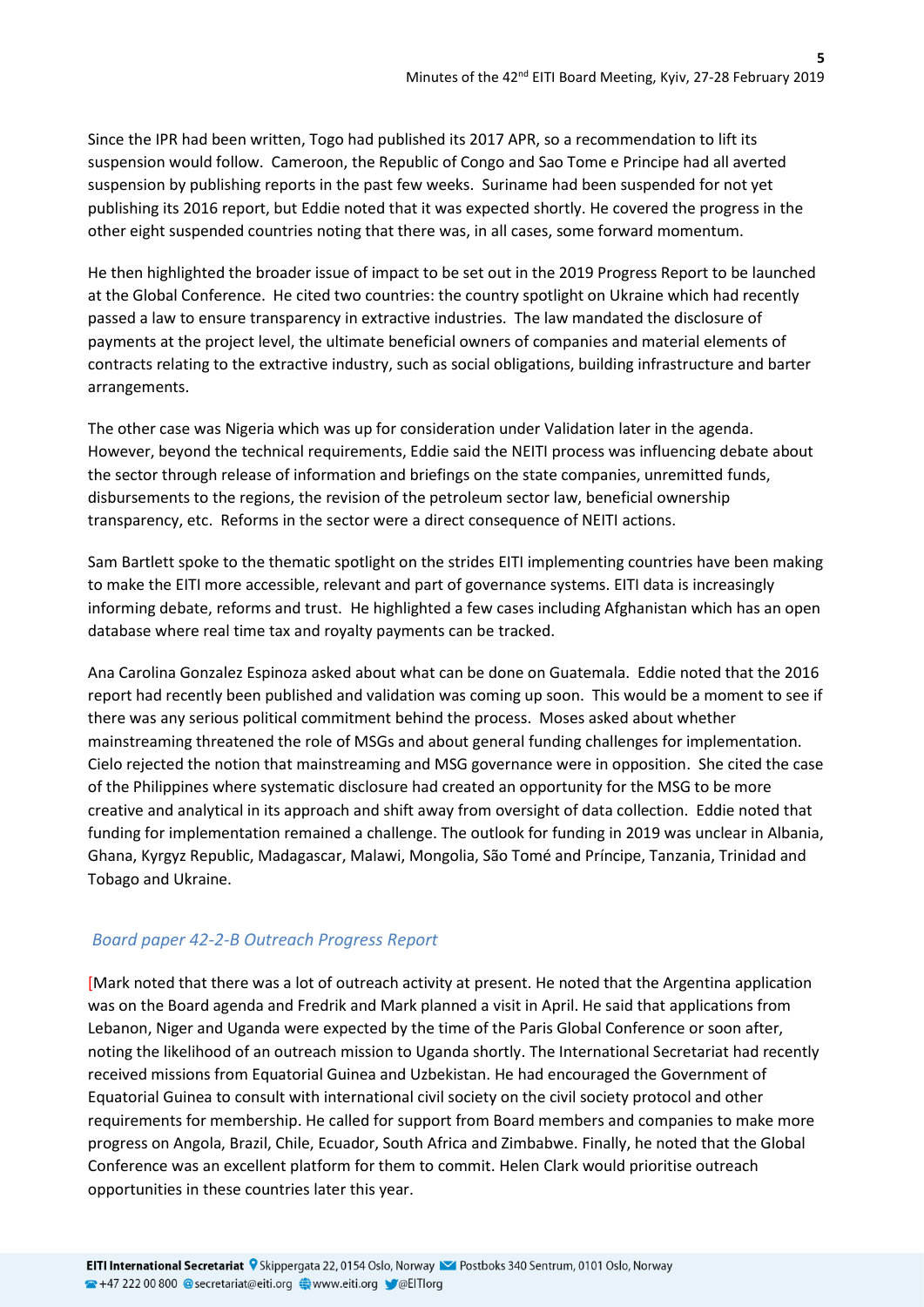Genevieve van Rossum welcomed the interest from Niger and Tunisia. She added that she had spoken with the South African Minister of Mines and the Chamber of Mines earlier in the month about EITI membership and encouraged them to come to the Global Conference. Finally, she highlighted the opportunity for seeking commitments under the OGP prior to the Ottawa Summit in May. Daniel Kaufmann pointed out that Niger was a good case example of how set-backs in EITI implementation can sometimes be turned out to re-energised commitment. Brice Mackosso highlighted the need to carefully monitor civic space in Angola and Niger prior to application and expressed some concern about Chad's anti-terrorism legislation and its impact on civic space.

# <span id="page-5-0"></span>41-3 Report from the World Bank

Sheila Khama presented the report from the World Bank including an update on EGPS fundraising and disbursement. The paper included a table outlined the Bank's portfolio in the extractive sector, focused on reform policies, laws, institutions and contract negotiation. The EGPS trust fund had received funds of USD 36 million and had a current balance of USD 4.7 million. The latest call for proposals (round 6) was issued on 11 May 2018. Sheila noted that EGPS donors had committed to an extension of the first phase, and a second phase on largely the same terms. This would ensure continuity of support for the EITI. This was dependent on further fund raising.

Fredrik responded that the extension and renewal of the EGPS was welcome, but that greater clarity was needed on the timeframe for the next funding round. He noted that some implementing countries that had previously relied on the EGPS had had to explore other options and/or delay implementation.

# <span id="page-5-1"></span>42-4 Report from the Outreach and Candidature Committee

# <span id="page-5-2"></span>*Board paper 42-4 Application of Argentina*

Santiago Dondo informed the EITI Board that Argentina had submitted a candidature application for adapted implementation of the EITI. Santiago explained the different milestones in the candidature application, from the commitment made by the Anti-Corruption Lead, Laura Alonso, in the last EITI Global Conference, in Lima February 2016.

Santiago highlighted that the International Secretariat had assessed the application, finding that all requirements were satisfied (1.1 to 1.5) and that the request for adapted implementation was adequately justified. He added that, on 5 February, the Outreach and Candidature Committee had endorsed this recommendation after deliberation and no objection.

Fredrik Reinfeldt welcomed the candidature from Argentina, highlighting that this was an important country to enlarge the EITI family. He expected the EITI to help in bring development to the country from the natural resources.

Mark Pearson expressed Canada's support to the Argentine candidature and welcomed the new country to the EITI. He added that both Canada and Germany had provided support during the preparation of candidature.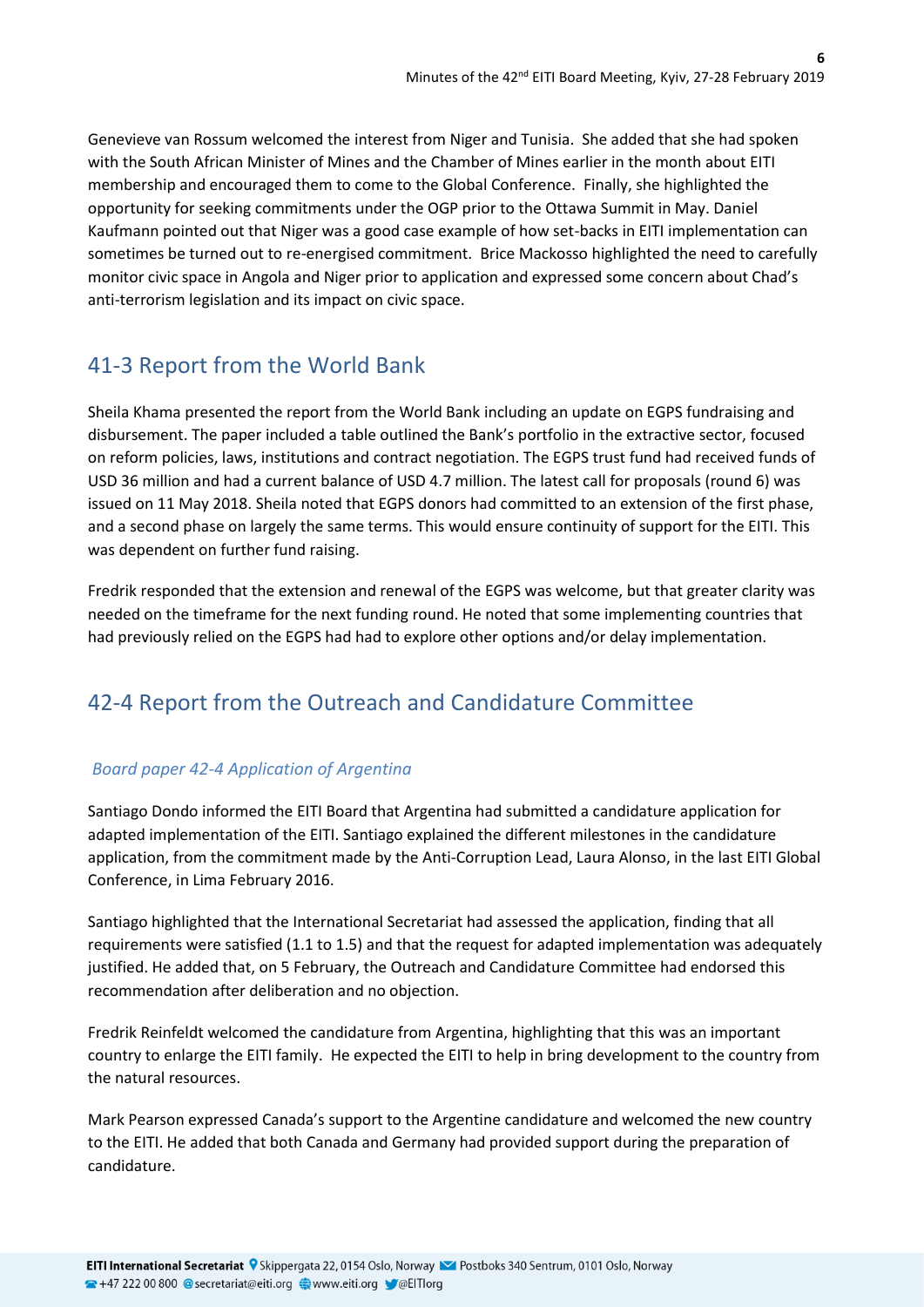César Gamboa welcomed the Argentina as new member of the EITI and said that CSO members from the Board, Ana Carolina González and himself, had been asked to join a discussion with CSO members to the Argentine MSG during last stages of preparation of candidature. He presented the case as a good example of how Board members could support candidature and outreach efforts.

Daniel Kaufmann also supported the candidature, commenting on the relevance that Argentina's candidature may have in relation to Chile's position regarding EITI.

Stuart Brooks also supported Argentina's application, requesting more information on the adapted implementation would work in practice, including the next steps to get provinces participating, and expected timing.

Finally, Santiago responded the various questions and comments, focusing on the opportunity that EITI represent for the great potential of Argentina in natural resources. In addition, he explained the federal system of Argentina, the functions and competences of provinces, and the next steps about outreach to provincial governments to join the initiative along with the National Government. Regarding timing for this, Santiago highlighted that the suggestion was for the Board to decide that "the EITI approved Argentina's request for adapted implementation in accordance with the two-phase approach set out in the candidature application. Argentina's first Validation will take this approach into account. As proposed, the multi-stakeholder group should document the effectiveness of this approach through the first and second EITI reporting cycles. The MSG should then agree a proposal for the subsequent reporting periods for consideration by the EITI Board".

After this exchange, the Board unanimously approved the Argentine candidature application, including its adapted implementation.

#### **Actions:**

International Secretariat to inform the National Coordinator and the MSG about the decision (i.e. approval) of the Board.

Argentine website to be uploaded.

News item and press release to be published.

# <span id="page-6-0"></span>42-5 Report from the Validation Committee

Mark Pearson introduced the Validation papers. The Board agreed the Validation Committee's proposal to submit an updated Board Paper 42-5 on the Validations of Ethiopia, Norway and Trinidad & Tobago as decision items.

### <span id="page-6-1"></span>*Board paper 42-5 Report from the Validation Committee*

Mark presented the Validation Committee's recommendation that the Board agree upon criteria for considering new developments subsequent to the commencement of Validation that could be applied consistently to all Validations. The Board was reminded of its discretion under the Validation procedures to consider all available evidence in taking decisions on Validations, including developments and information disclosed after the commencement of Validation. In the past, Mark noted some uncertainty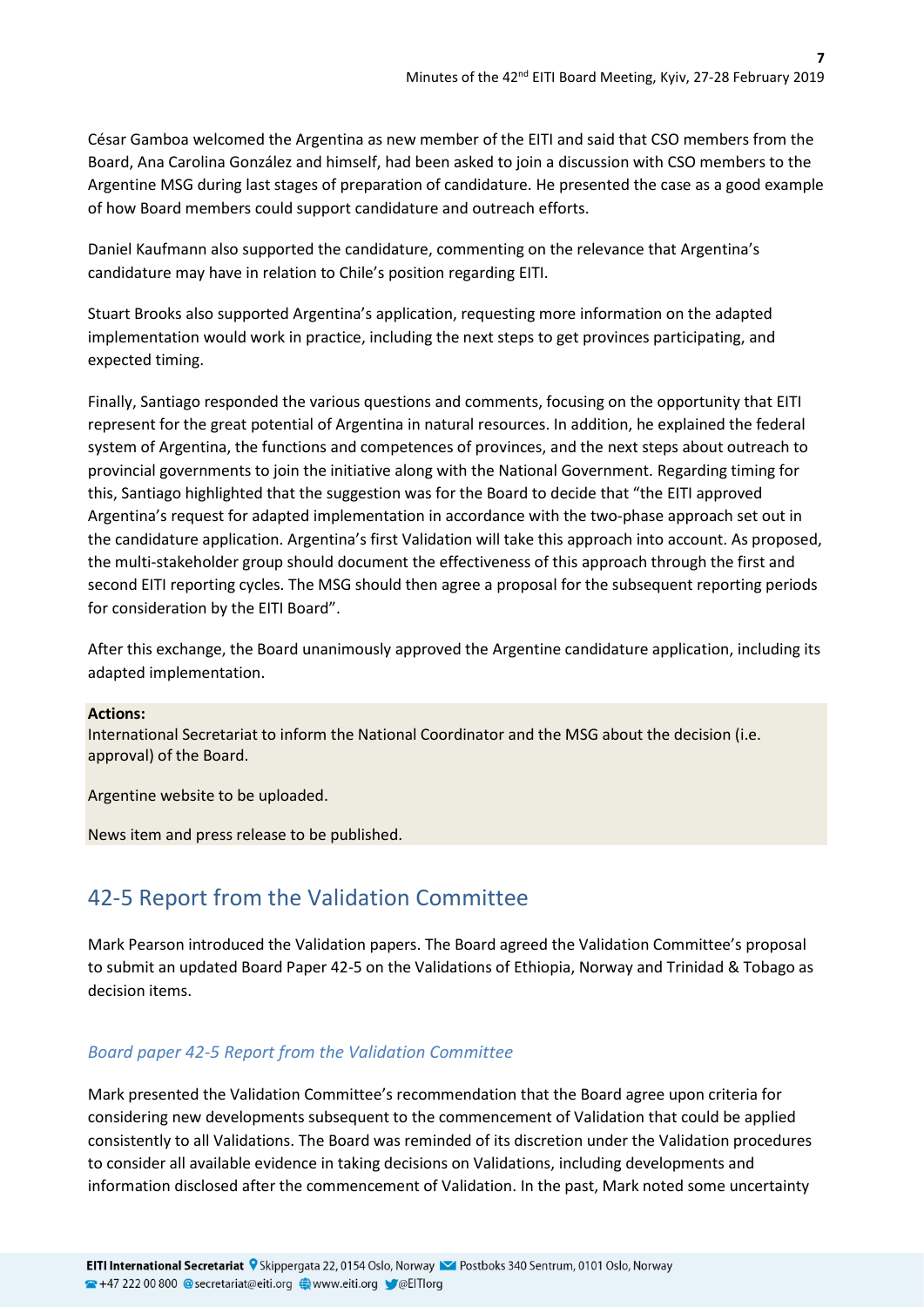about the Board's procedures in exercising this discretion. The Validation Committee's recommendation was that the Board exercise its discretion to consider developments after the commencement of Validation where four criteria were met, namely that the representation to consider new information had multi-stakeholder group support, that the information be specific and verifiable, that the new developments have material significance for the assessment of individual requirements, and that it be presented in a timely manner.

The Board agreed to the criteria for considering new developments after the start of Validation as per the recommendation in Board Paper 42-5.

Cielo Magno noted that the Validation Committee had discussed practices related to confidentiality and recusals in the work of Committees. Mark asked that the matter would be referred to the Governance and Oversight Committee.

Mark presented the Validation Committee's recommendation that **Ghana** had made meaningful progress in implementing the 2016 EITI Standard and would be requested to undertake two corrective actions before the third Validation, commencing 12 months after the Board's decision. Alex Gordy introduced the case, noting the context, impact and challenges for EITI implementation, highlighting the assessment that Ghana had addressed six of the eight corrective actions from its first Validation. The Board agreed to the proposal in Board Paper 42-5 that Ghana had made meaningful progress overall in implementing the 2016 Standard and would be requested to undertake corrective actions before the third Validation commencing on 27 February 2020 as outlined in Annex A below.

Mark presented the Validation Committee's recommendation that **Guinea** had made meaningful progress in implementing the 2016 EITI Standard and would be requested to undertake eight corrective actions before the second Validation, commencing 18 months after the Board's decision. Dylan Gélard introduced the case, noting the context, impact and challenges for EITI implementation. The Board agreed to the proposal in Board Paper 42-5 that Guinea had made meaningful progress overall in implementing the 2016 Standard and would be requested to undertake corrective actions before the second Validation commencing on 27 August 2020 as outlined in Annex A below.

Mark presented the Validation Committee's recommendation that **Malawi** had made meaningful progress in implementing the 2016 EITI Standard and would be requested to undertake eight corrective actions before the second Validation, commencing 18 months after the Board's decision. Lyydia Kilpi introduced the case, noting the context, impact and challenges for EITI implementation. The Board agreed to the proposal in Board Paper 42-5 that Malawi had made meaningful progress overall in implementing the 2016 Standard and would be requested to undertake corrective actions before the second Validation commencing on 27 August 2020 as outlined in Annex A below.

Mark presented the Validation Committee's recommendation that **Mauritania** had made meaningful progress in implementing the 2016 EITI Standard and would be requested to undertake four corrective actions before the third Validation, commencing 12 months after the Board's decision. Dylan introduced the case, noting the context, impact and challenges for EITI implementation, highlighting the assessment that Mauritania had addressed six of the ten corrective actions from its first Validation. The Board agreed to the proposal in Board Paper 42-5 that Mauritania had made meaningful progress overall in implementing the 2016 Standard and would be requested to undertake corrective actions before the third Validation commencing on 27 February 2020 as outlined in Annex A below.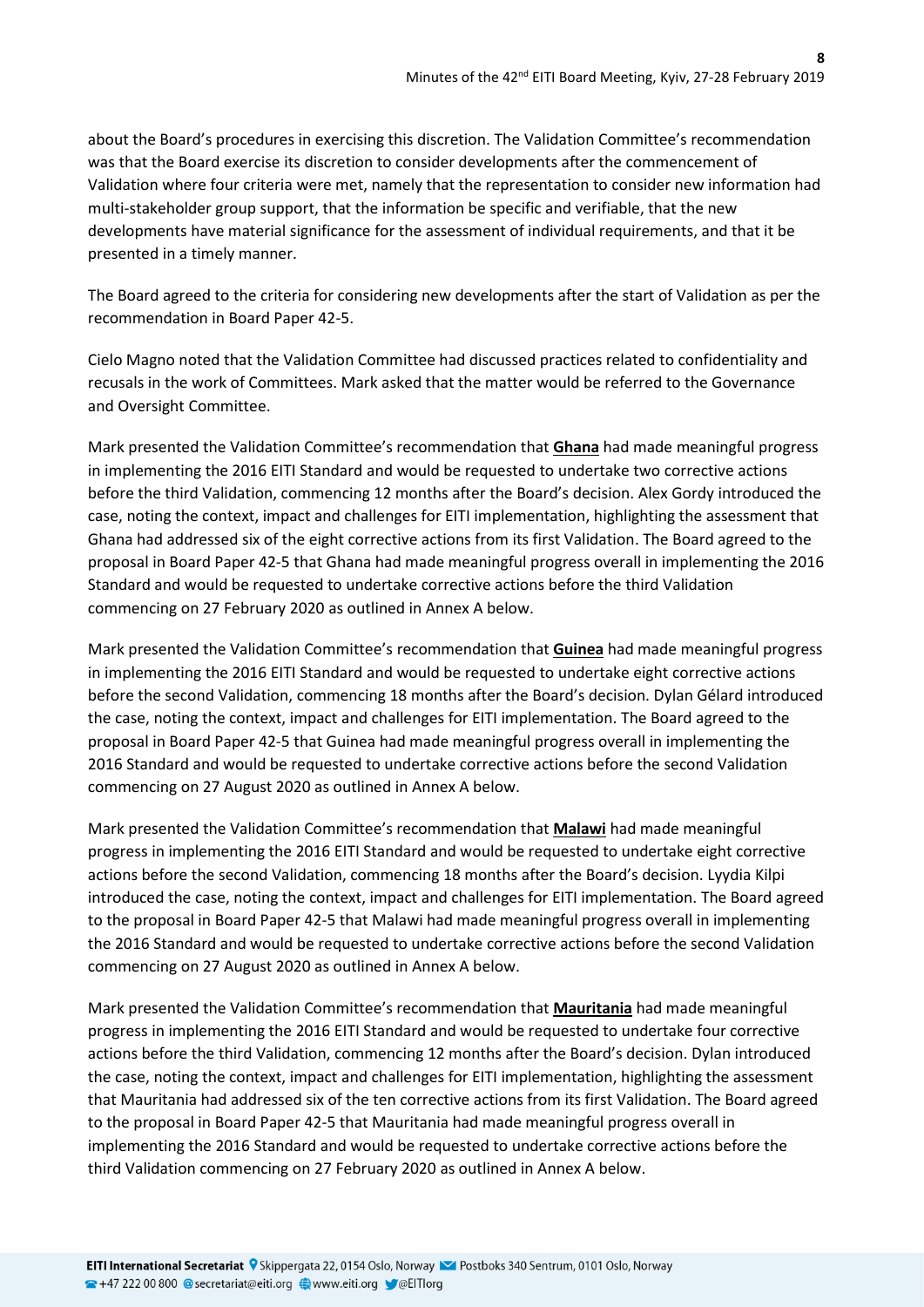Zainab Ahmed recused herself. Mark presented the Validation Committee's recommendation that **Nigeria** had made satisfactory progress in implementing the 2016 EITI Standard. In accordance with requirement 8.3b, Nigeria would be requested to undergo re-Validation commencing on 27 February 2022. Alex introduced the case, noting the context, impact and opportunities for EITI implementation, highlighting the assessment that Nigeria had fully addressed all sixteen corrective actions from its first Validation. While there was agreement regarding the assessment of progress on individual requirements, debate focused on whether the overall assessment of satisfactory progress in meeting the EITI Standard implied a 'clean bill of health' for the governance of its extractive industries. The Board was reminded of the suggested Board statement on the second Validation of Nigeria, which noted the persistence of discrepancies between rules and practice in the governance of the extractive industries. The Board agreed to the proposal in Board Paper 42-5 that Nigeria had made satisfactory progress overall in implementing the 2016 Standard and be required to undergo re-Validation commencing on 27 February 2022 as outlined in Annex A.

Mark presented the Validation Committee's recommendation that **Ethiopia** had made meaningful progress in implementing the 2016 EITI Standard and would be requested to undertake 15 corrective actions before the second Validation, commencing 18 months after the Board's decision. Alex introduced the case, noting the context, impact and challenges for EITI implementation. The Board was alerted that the Validation Committee had considered new developments related to civil society engagement since the commencement of Validation in the April 2018 – February 2019, which had led to an upgrade in the assessment of Requirement 1.3 from "inadequate progress" to "meaningful progress". The Board agreed to the proposal in Board Paper 42-5 that Ethiopia had made meaningful progress overall in implementing the 2016 Standard and would be requested to undertake corrective actions before the second Validation commencing on 27 August 2020 as outlined in Annex A below.

Erik Nürnberg and Marte Briseid recused themselves. Mark presented the Validation Committee's recommendation that **Norway** had made satisfactory progress in implementing the 2016 EITI Standard. In accordance with requirement 8.3b, Norway would be requested to undergo re-Validation commencing on 27 February 2022. Lyydia introduced the case, noting the context, impact and opportunities for EITI implementation, highlighting the assessment that Norway had fully addressed all five corrective actions from its first Validation and adhered to the terms of its mainstreamed implementation request. Alan McLean highlighted the challenges of Validation in the context of mainstreamed EITI implementation and called for the Board to recall these challenges in its discussion of changes to the EITI Standard to encourage systematic disclosures of EITI data. In response to questions from Moses Kulaba, Lyydia clarified that the draft assessment had been submitted to stakeholders from all constituencies, although only comments from the government had been received. The Board was also reminded of the recommendation to ensure greater accessibility to company disclosures. The Board agreed to the proposal in Board Paper 42-5 that Norway had made satisfactory progress overall in implementing the 2016 Standard and be required to undergo re-Validation commencing on 27 February 2022 as outlined in Annex A.

Mark presented the Validation Committee's recommendation that **Trinidad & Tobago** had made meaningful progress in implementing the 2016 EITI Standard and would be requested to undertake eight corrective actions before the second Validation, commencing 18 months after the Board's decision. Alex introduced the case, noting the context, impact and challenges for EITI implementation. The Board agreed to the proposal in Board Paper 42-5 that Trinidad & Tobago had made meaningful progress overall in implementing the 2016 Standard and would be requested to undertake corrective actions before the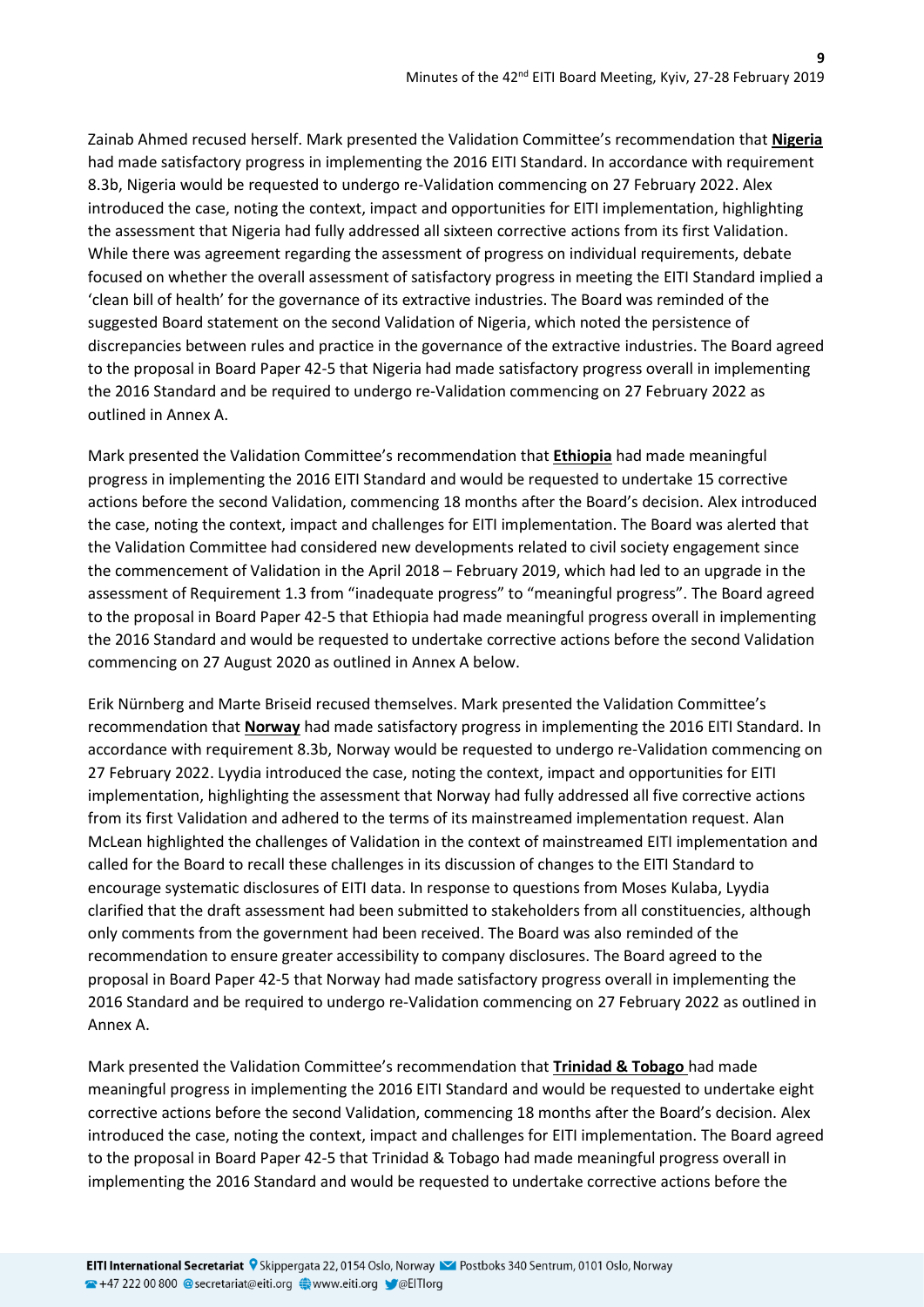second Validation commencing on 27 August 2020 as outlined in Annex A below.

Mark presented an update on the Validation Committee's work on the Validation of **Myanmar**. Alex introduced the case, noting the context, impact, challenges and opportunities for EITI implementation. The Board took note of the update on Myanmar in Board Paper 42-5 and welcomed the prospects of a Validation Committee recommendation for decision via circular.

Cesar Gamboa and Carlos Aranda recused themselves. Mark presented an update on the Validation Committee's work on the second Validation of **Peru**. Santiago Dondo introduced the case, noting the context, impact, challenges and opportunities for EITI implementation. The Board took note of the update on Peru in Board Paper 42-5 and welcomed the prospects of a Validation Committee recommendation for decision via circular.

#### **Actions:**

The Chair to write to the Governments of Ethiopia, Ghana, Guinea, Malawi, Mauritania, Nigeria, Norway and Trinidad & Tobago announcing the Board's decision.

The Secretariat to publish the results of the Validations of Ethiopia, Ghana, Guinea, Malawi, Mauritania, Nigeria, Norway and Trinidad & Tobago, including the supporting documentation.

The Validation Committee to submit recommendations on the Validations of Myanmar and Peru, following finalisation of its deliberations.

# <span id="page-9-0"></span>42-6 Report from the Implementation Committee

### <span id="page-9-1"></span>*Board paper 42-6 Proposed clarifications and changes to the EITI Requirements*

Ana Carolina González Espinosa noted that there had been a productive discussion within the Implementation Committee, with consensus agreed on most of the proposals. It had not been able to come to consensus on proposals 1 on gender, 4 on contract transparency, 7 on commodity trading and 10 on environmental reporting. She invited Ines Schjolberg Marques from the International Secretariat to provide an overview of the thirteen proposals. The Chair suggested that the Board would discuss the proposals where there were outstanding issues that the Board would need to decide on (contracts, environment, gender and commodity trading), before commenting on the remaining proposals.

### **Proposal 4: Contract transparency**

The IC suggested the Board consider the following options:

*a) Requiring contracts to be made public with deadline for implementation (31 December 2019 / 31 December 2020).* 

*b) Requiring contracts signed after a deadline (31 December 2019) to be made public.*

*c) Moving towards an expectation that contracts should be made public.*

*d) No change to Requirement 2.4.a ahead of the Global Conference.*

Stuart Brooks stated that the industry constituency recognised that the disclosure of contracts was the new direction of travel. His constituency therefore unanimously supported option c . The constituency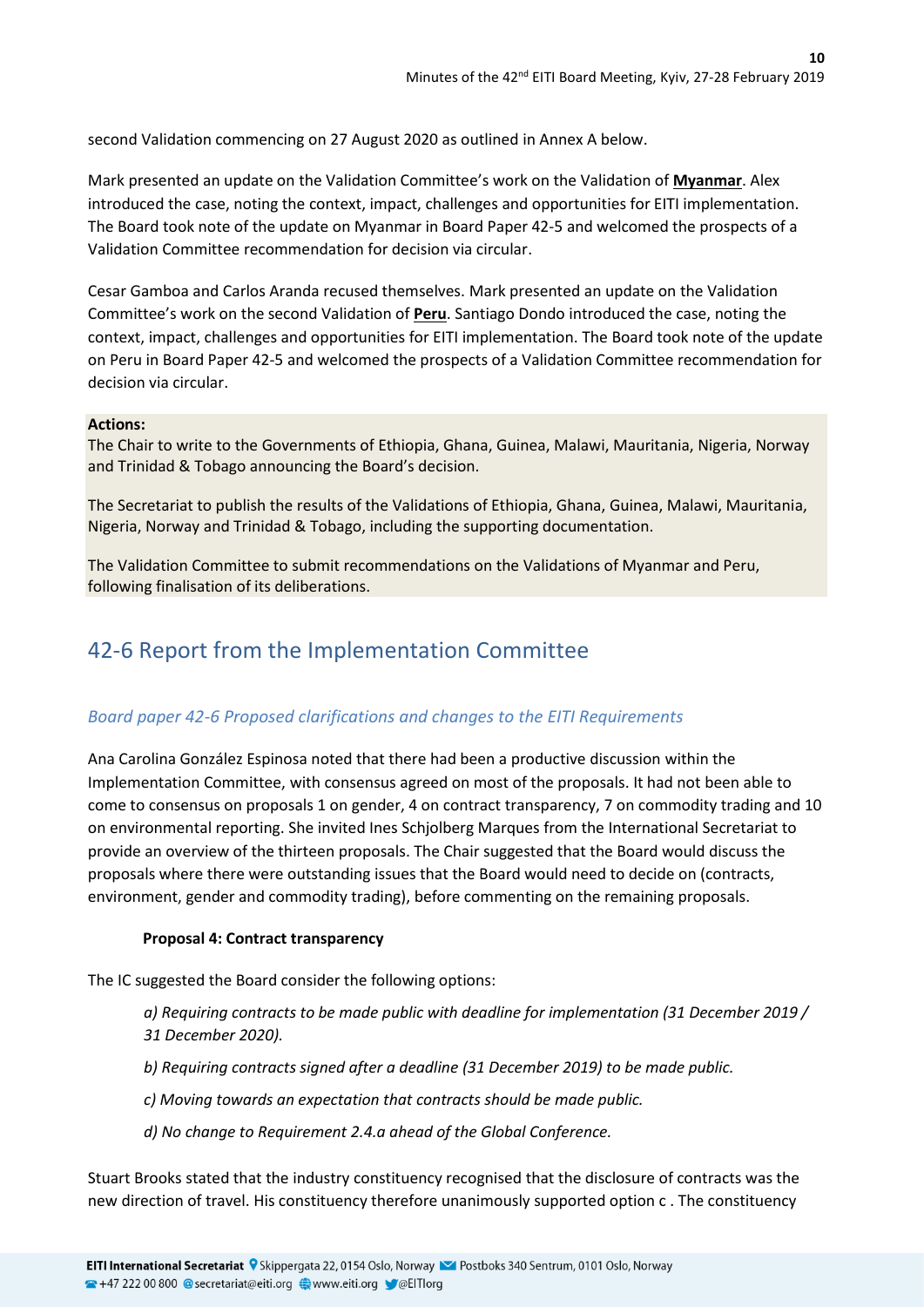also suggested a pilot project, similar to that conducted in 2015 on beneficial ownership. Mark Pearson noted that the supporting countries constituency supported option c and agreed that different tools should help countries implement this expectation.

Daniel Kaufmann referred to progressive statements on contract transparency made by many companies and other organisations' endorsements, such as the IMF. He stated that the civil society constituency strongly supported option a. He recognised that there could be some flexibility around the timeline for implementation where needed. Brice Mackosso agreed, using the example of the Republic of Congo to argue that implementing countries would not struggle to implement such disclosures.

Zainab Ahmed noted that some implementing countries faced practical and legal constraints, warranting flexibility by the EITI Standard. She expressed support for option c. Solange Agnès Ondigui Owona acknowledged that not all implementing countries faced the same challenges with regards to contract disclosures. She expressed support for option b with a deadline for the disclosure of contracts signed, entering into force or amended after 31 December 2020.

Several civil society Board members made strong statements in support of option a, citing that a minority of countries were facing challenges with disclosing contracts and referring to a long list of major international organisations and companies, such as the IMF, the World Bank, Total and Shell, that had endorsed contract transparency.

The Chair noted that further discussions would be needed to reach a conclusion, but that remaining differences were not unsurmountable. A working group agreed a set of proposals set out in Annex C. This wording was agreed by the Board.

### **Proposal 10: Environmental reporting**

The IC suggested that the Board consider the following proposals:

- *a) Revising Requirement 6.1 to cover environmental expenditures.*
- *b) Encouraging disclosures of contextual information related to environmental monitoring.*
- *c) Encouraging links to existing disclosures on climate risks.*
- *d) No changes to the EITI Requirements, scaling up guidance and support.*

Stuart Brooks expressed support for proposal a with minor changes in language to accommodate concerns by the mining industry constituency and clarify that the requirement would cover only payments to governments. He noted that the industry constituency did not support the other proposals, noting that it was unclear whether such disclosures fit into the EITI's wider mandate. Several Board members from industry and the supporting country sub-constituency noted the risk of duplicating efforts by other initiatives and the need for more preliminary work before introducing new provisions outlined in proposals b and c. Sasja Beslik argued that more work should be done on what data the EITI could actually provide to understand the opportunities and risks around investments linked to the environment.

Ana Carolina González Espinosa, Cielo Magno and Daniel Kaufmann expressed support for all the proposals, noting that much of the information was already available and was of particular interest to local communities. Ana Carolina González Espinosa reminded the Board that 28 EITI implementing countries were already reporting some environmental information in EITI reporting. Attention was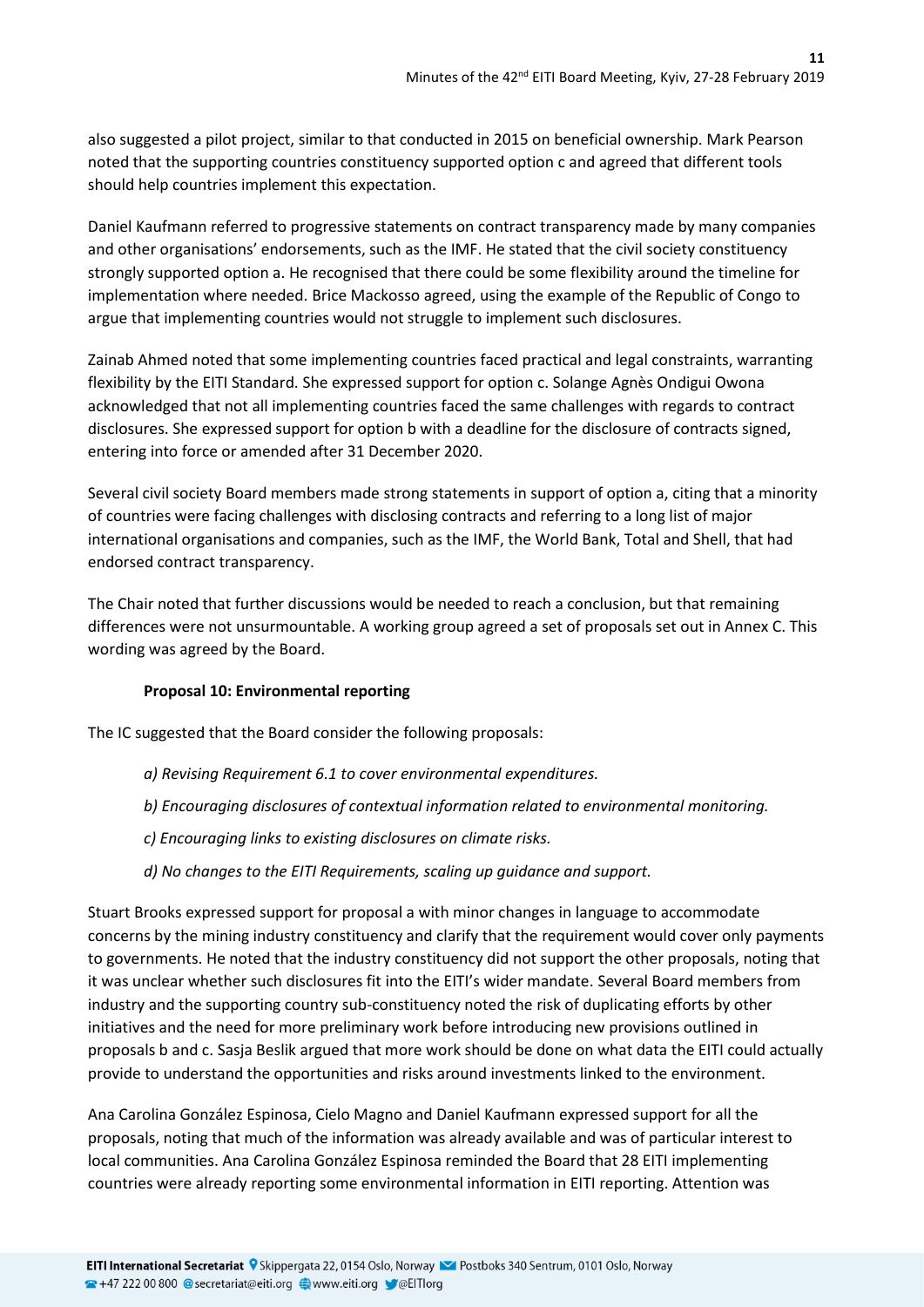brought to the letter signed by over 100 civil society organisations in Latin America and the Caribbean asking for environmental transparency to be included in the EITI.

Solange Agnès Ondigui Owona expressed support for proposals a and b. She underlined the importance of such disclosures for countries that suffered from the environmental impact of the industry. Geneviève Van Rossum supported combining proposals a and b, and noted that further work and guidance should be developed before agreeing proposal c. Zainab Ahmed supported proposal a, and said that the EITI should reach out to other groups that had more capacity and expertise to report on the issues outlined in proposal b and c.

To summarise, the Chair said that there seemed to be consensus around proposal a. On proposals b and c he noted there was a need to more clearly define the proposed language. A working group agreed a set of proposals set out in Annex C. This wording was agreed by the Board.

### **Proposal 1: Gender**

The IC suggested that the Board consider the following proposals:

- *Encouraging MSGs to consider gender balance in representation;*
- *Requiring/Encouraging the disclosure of employment figures by project, role and gender;*
- *Encouraging gender considerations in the dissemination of EITI data.*

Ines Marques Schjolberg from the International Secretariat clarified that the term "should" indicated a requirement, not an expectation.

Alan McLean noted that the proposals fell short of addressing issues around gender representation in a meaningful way and were a missed opportunity to address other aspects of diversity. Erik Nürnberg highlighted the importance of setting expectations related to gender around the MSG's plans and activities.

Cielo Magno noted that several EITI countries already disaggregated employment data by gender, based on reporting from statistics offices or companies. Ana Carolina González Espinosa emphasised the importance of sending a strong message to all stakeholders about the importance of gender considerations in EITI implementation. James Ensor was supportive of introducing a requirement on gender disaggregated data but asked for more clarifications around the terms "project" and "role". Daniel Kaufmann added that the proposals were modest and that there was no excuse not to include gender in the Standard.

Mark Pearson noted that the supporting countries constituency agreed with the proposals overall but was spilt over whether the proposed changes should be required or encouraged. Geneviève Van Rossum strongly supported all proposals.

Solange Agnès Ondigui Owona supported the proposals.

Sam Bartlett from the International Secretariat noted that the terms "if available" had been included in the 2016 EITI Standard to clarify that it was a requirement to disclose data only when the information was available. When the information was not available, the MSG would have to document the challenges in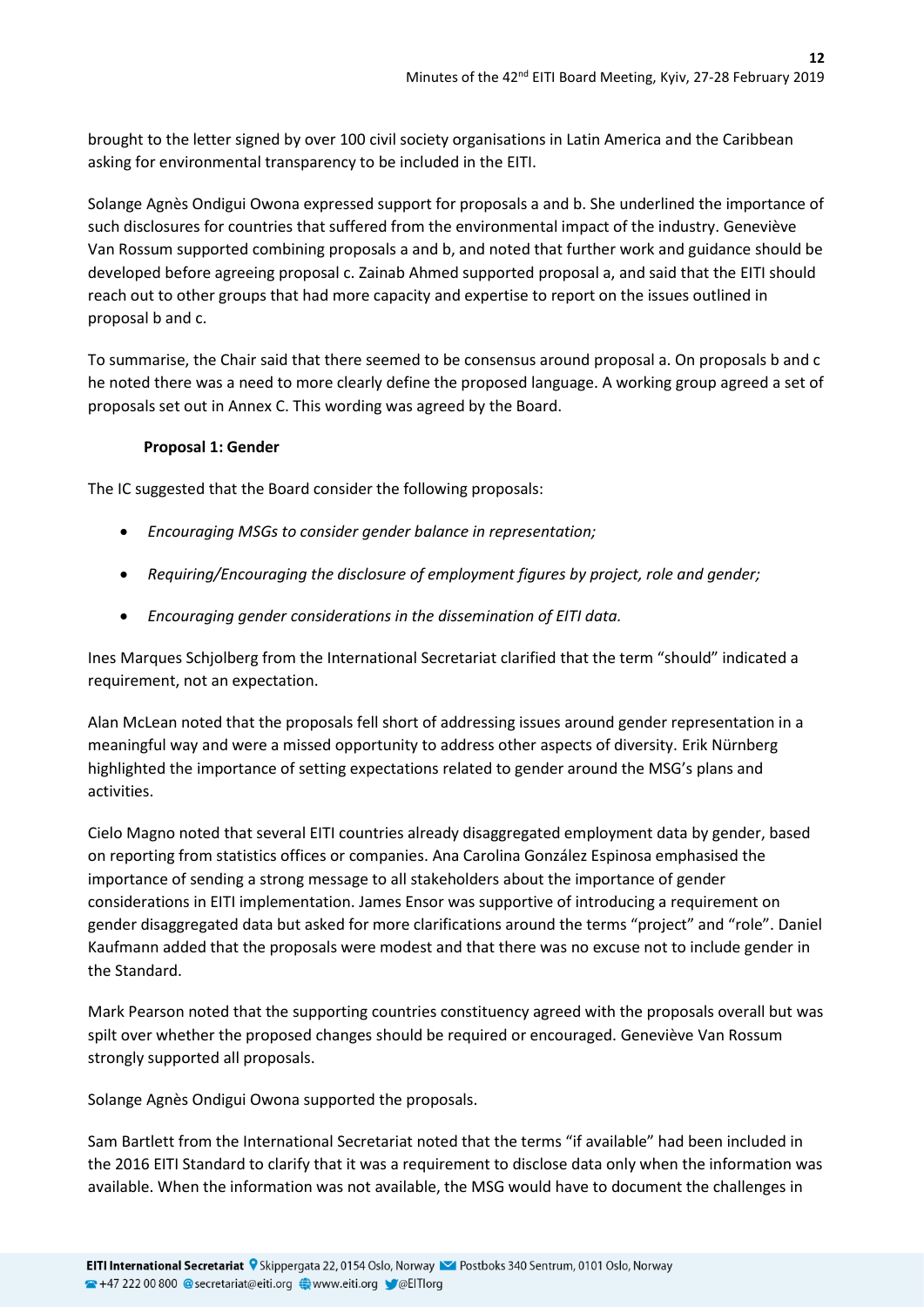obtaining the information and plans to overcome these.

A working group agreed a set of proposals set out in Annex C. This wording was agreed by the Board.

### **Proposal 7: commodity trading transparency**

Dominic Emery presented and commended the work done by the commodity trading working group since 2015. He explained that the working group had reached consensus around a proposal to modify Requirement 4.2.a on the scope of the requirement and encouraged provisions under 4.2.c and d. However, the working group was suggesting that it take more time to achieve consensus around the required level of disaggregation. The final proposal would then be shared with the Implementation Committee for review and by circular for board approval by non-objection. Daniel Kaufmann strongly supported the suggestion. Moses Kulaba suggested to provide more clarity on the terms used, such as "cargo-by-cargo" versus "sale-by-sale".

Brice Mackosso explained that the latest EITI reporting in the Republic of Congo included highly disaggregated data about the state's share of oil and agreed that the proposed changes were useful. Solange Agnès Ondigui Owona highlighted the strong position within the implementing countries constituency that requirements that applied to state-owned enterprises (SOEs) should also apply to private companies. Erik Nürnberg echoed the basic concern that SOEs should not be discriminated against compared to International Oil Companies. However, he requested that the Secretariat confirm his understanding that Requirement 4.2 in the 2016 Standard and in the proposed amendments did not cover trading in equity production. He proposed that the risk of discrimination of SOE against their competitors be considered in any possible future discussions on expanding commodity trading transparency in the Standard to also cover equity production. Bady Baldé from the International Secretariat explained that the proposed changes to Requirement 4.9 sought to help address the burden by expecting private companies to disclose their audited financial statements. He added that the intent behind Requirement 4.2 when it was agreed in 2013 had been to address the role of SOEs as fiscal agents.

Daniel Kaufmann noted that SOEs were well represented with the commodity trading working group and that it would be complex to disclose data about all the sales beyond the first sale of the state's share of production. The Secretariat added that that implementing countries representatives would be invited to join the next meeting of the commodity trading working group.

Ruslan Baimishev stated that once the proposals were agreed, it would be important to clearly communicate the differences between the encouraged and required provisions, and that the Board would agree transitional arrangements to help countries implement the proposed changes.

The Board approved the suggestion that the working group submit a final proposal to the Board in the coming weeks through Board circular.

### **Other proposals**

Ana Carolina suggested that, ahead of the Global Conference, guidance for implementing countries could be developed around how to apply a gender lens throughout the Standard and how EITI implementation could contribute to disclosures on climate change and the energy transition.

Solange Agnès Ondigui Owona asked whether it would be possible to require multinational companies to disclose their payments to government at the international level in the same format as EITI disclosures at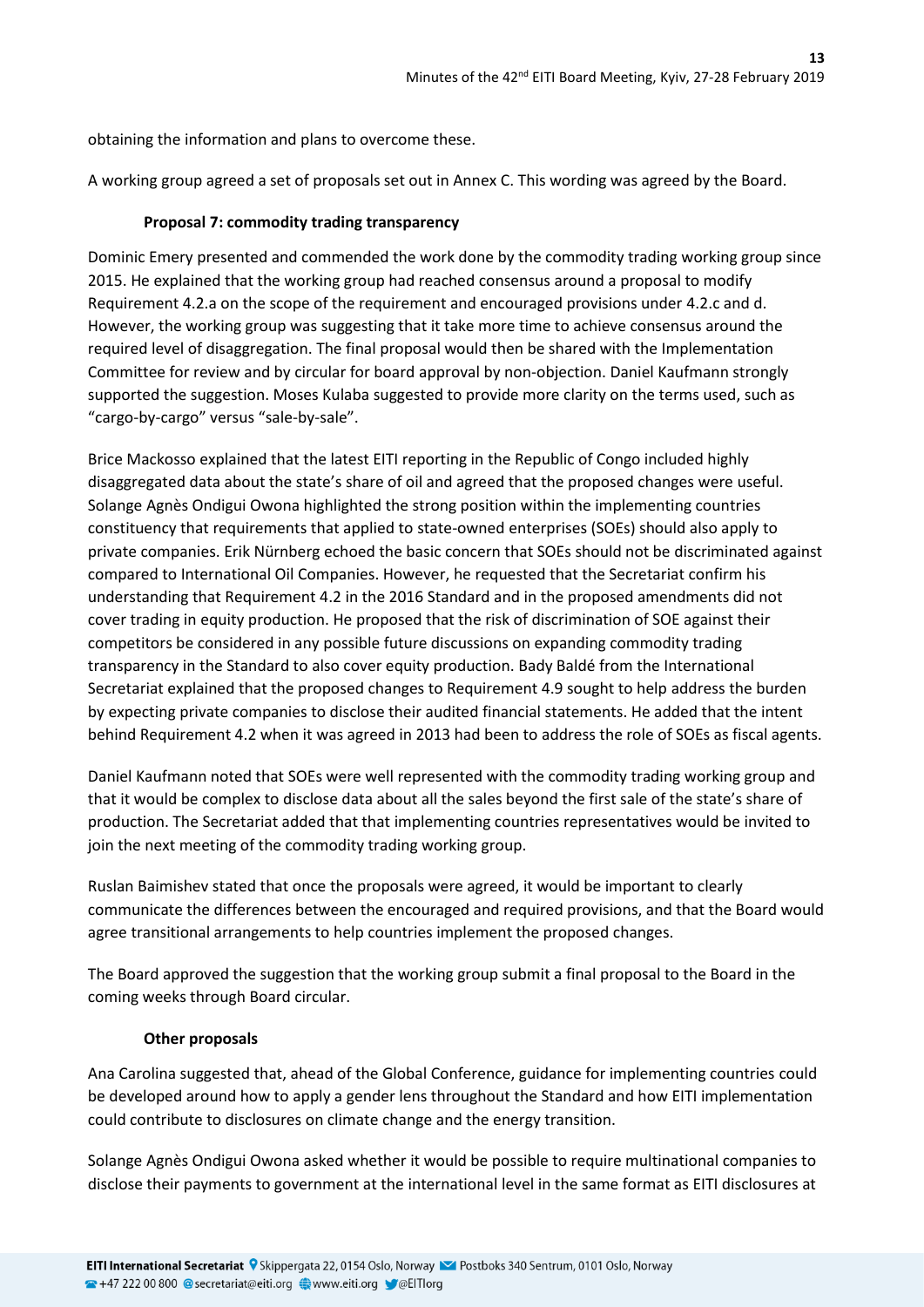the national level. The Secretariat clarified that there could be some overlap between the types of disclosures and that the alignment of definitions of project could help improve consistency between mandatory reporting and EITI reporting at the national level.

Several Board members inquired about the practical implications of the introduction of the "outstanding progress" category. Sam Bartlett noted that this new category would allow for countries to design the EITI process in a way that is most relevant, adding that the methodology for assessment would be laid out in an updated Validation Guide. Further work by the Validation Committee in developing the details of this proposal was welcomed.

Chris Davy asked how the agreed changes reflected the decision to move towards systematic disclosures. Marte Briseid insisted that MSGs should be further encouraged to undertake more analysis of EITI data. Sam Bartlett said that the proposed changes to Requirement 4 aimed at providing more flexibility for countries to strengthen systematic disclosures. Ana Carolina argued that it was important to allow countries to explore innovative approaches to the EITI process, such as the work done in the Philippines on environmental reporting or in Mongolia on the artisanal and small-scale mining sector.

Chris Murgatroyd inquired regarding how implementing countries with tax confidentiality provisions would be required to address these in the move toward systematic disclosures. Sam explained that the expectation on systematic disclosures was not a requirement, and that many countries would rely on EITI reporting for some time still.

Daniel Kaufmann raised the need to acknowledge innovative reporting on climate change and energy transition, which was not captured in the EITI Standard. He suggested that the incoming Board consider discussing this as part of a review of the EITI Principles. He added that anti-corruption in the extractive sector was a second key issue that the Board should consider. Stuart Brooks noted that the industry constituency's reluctance to include climate change and the energy transition into the Standard was due to concerns around whether they should be part of the EITI's mandate.

The Board approved the proposed changes as outlined in Board Paper 42-6 under proposals 2, 3, 4, 5, 6, 8, 9, 11, 12 and 13 and as presented by the Chair (Annex C). The Chair commended the Board for reaching an agreement on the proposed changes.

### **Actions:**

The working group on commodity trading to reach a consensus on final changes to Requirement 4.2.

The Implementation Committee to consider and agree the final edited version of the revised Standard.

The Board to approve the final edited version of the revised Standard via Board Circular.

# <span id="page-13-0"></span>42-7 Report from the Governance and Oversight Committee

### <span id="page-13-1"></span>*Board paper 42-7 Proposed amendments to the EITI Articles of Association*

Oleksiy Orlovsky presented Board Paper 42-6-A, listing the suggested changes to the EITI Articles of Association. He noted that the Governance and Oversight Committee had, in addition, suggested removing 'either Candidate Country or Compliant Countries' in Article 5.2 2)i)a) in accordance with similar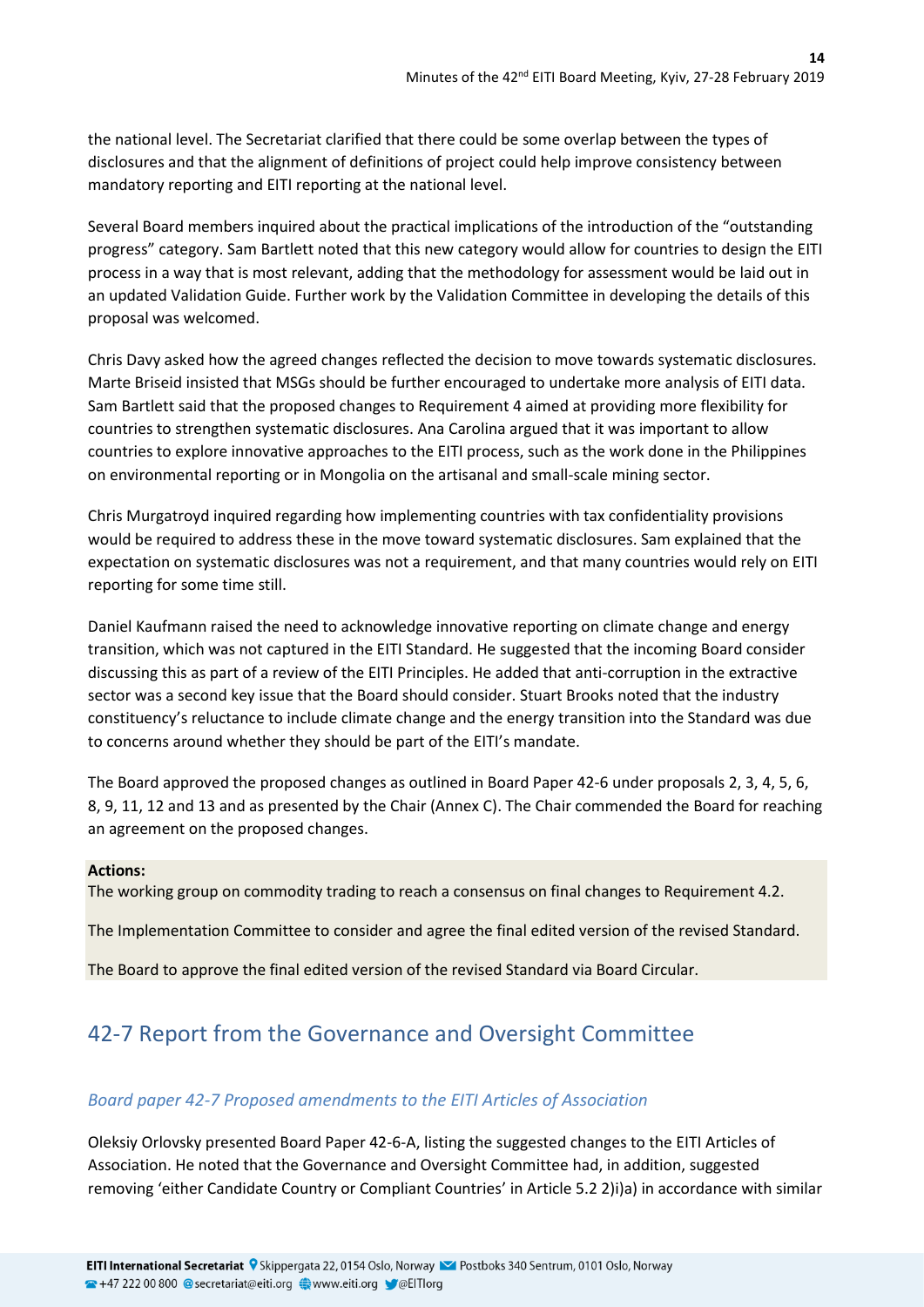proposal for Article 5.2(a)i)a).

Jim Miller suggested adding commodity traders as a sub-constituency of companies to Article 5.2 2)ii), noting that the proposal was agreed by the company constituency.

Dominic Emery raised concern on gathering half of the Members to have quorum. Fredrik Reinfeldt pointed at challenges on quorum and multiple proxies at the previous Members Meeting. He urged the Board to ensure that reasonable amount of EITI members from all constituencies are registered and attend the EITI Members Meeting. Eddie Rich added that the International Secretariat would soon invite registration of members of the Association in time for that meeting. Zainab Ahmed commented that one constituency should not outnumber others, particularly when it comes to vote. Eddie clarified that the voting rights are equal between constituencies, regardless of the number of representatives.

Erik Nürnberg suggested changing language in Articles 17.1, replacing 'EITI Members' with 'contributors', taking into consideration that membership is personal, not organisational.

On other Governance Committee issues, Oleksiy congratulated all constituencies and sub-constituencies for finalising their guidelines. The Committee will follow up with all constituencies to ensure that the nomination process is completed in time for the EITI Members' Meeting on 17 June.

Oleksiy informed that the supporting countries constituency was preparing a paper on financial contributions, noting that it should not dilute from the previously agreed recommendation of USD 250k.

The Governance and Oversight Committee had established a technical working group on raising concerns. It had reviewed the current arrangements with support from MSI Integrity and was now working on a visualisation tool to help those with concerns to understand the process.

Oleksiy informed that the next performance self-assessment of the Board members was scheduled for the first half of 2019. The Committee would send out a questionnaire and results would be ready for the Paris Conference.

The Board induction programme would be reviewed with a view to have a special induction session for the new Board.

#### **Actions:**

By end of March GOC/Secretariat to share the self-assessment and finish before end of April.

# <span id="page-14-0"></span>42-8 Report from the Finance Committee

### <span id="page-14-1"></span>*Board Paper 42-8 2018 Annual Accounts*

Moses Kulaba presented Board Paper 42-8 to the Board, thanking the Committee members and the International Secretariat for their work.

Regarding the annual accounts for 2018, Moses reported a positive outturn, ending the year with a surplus of USD 1.2m. He noted that that financial situation gave the Secretariat flexibility to recruit new staff in order to deliver on the objectives in the 2019 work plan. He welcomed the Secretariat's decision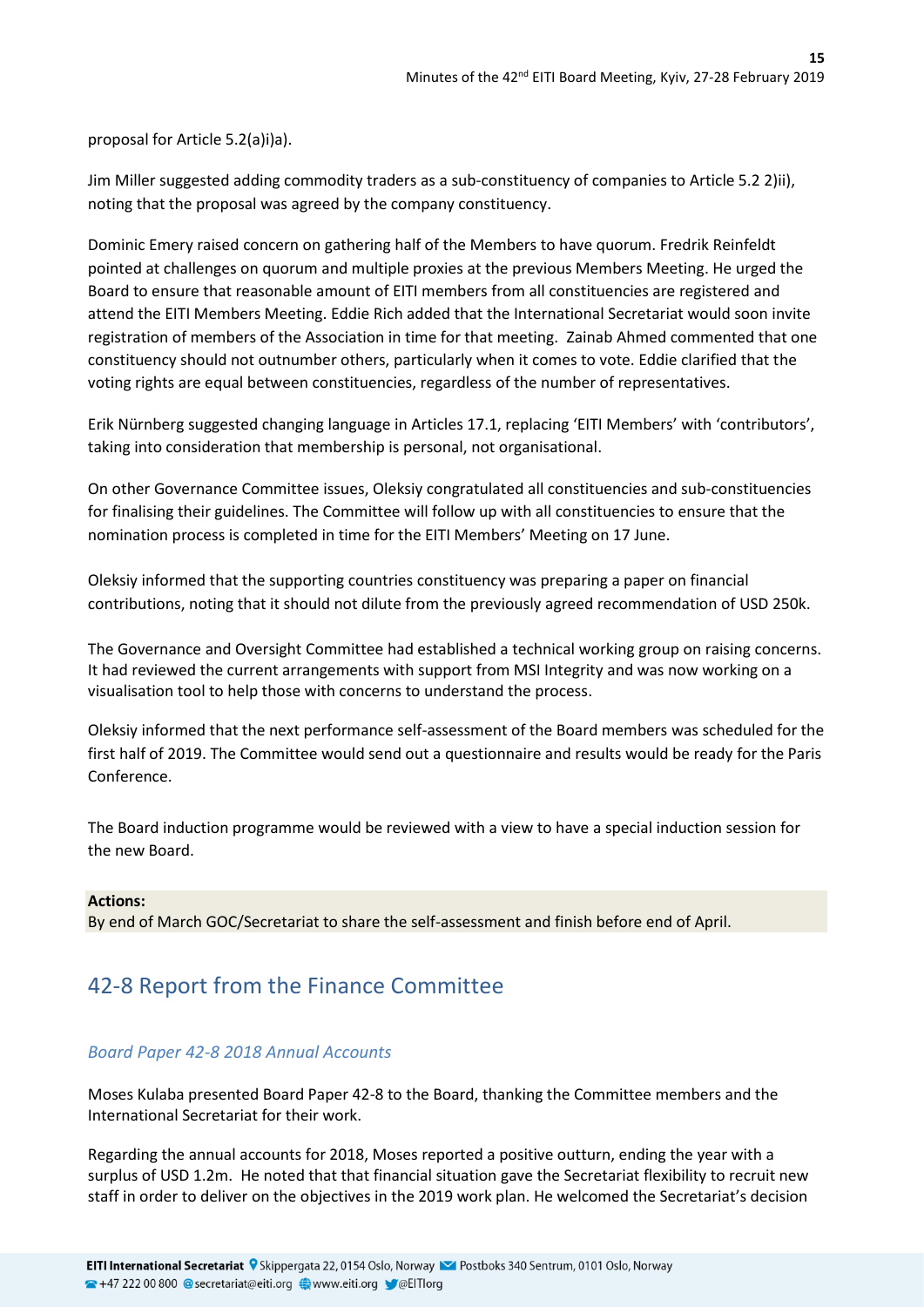on a new office.

Dominic added that the Board's decision in the 2016 funding review to require supporters to contribute to the International Secretariat had increased predictability and financial sustainability. He noted that only one company had been removed from the EITI website for not meeting the minimum funding requirement in 2018. The increasing number of multi-year agreements added to the positive development. He added that the contributions from financial institutions (investors and banks) remained low.

Mark explained the background and reasoning behind the new five-year office lease. He said the existing premises were to be renovated and they were also too small to accommodate a growing team. He added that the new space was modern, centrally located and competitively priced.

The Board agreed to approve the 2018 Annual Accounts by the EITI as presented by the Finance Committee.

#### **Actions:**

The Secretariat to publish the 2018 Annual Accounts (in USD).

# <span id="page-15-0"></span>42-9 Report from the Audit Committee

### <span id="page-15-1"></span>*Board Paper 42-9 Report from the Audit Committee*

The Chair invited Cielo Magno to introduce the paper.

Cielo reported on the work performed by the Audit Committee. The Committee was satisfied that the auditors had had full access to information, that there had been no limitations to the scope, and that they were of the opinion that the accounts had been presented in a full and true manner. The Committee was on this basis recommending to the Board that it accept the EITI 2018 accounts.

The Board agreed to approve the 2018 Audited Accounts by the EITI as presented by the Audit Committee.

#### **Actions:**

The Secretariat to publish the 2018 Audited Accounts (in NOK).

# <span id="page-15-2"></span>42-10 EITI Global Conference

### <span id="page-15-3"></span>*Board Paper 42-10 Preparations to the 2019 Global Conference*

The Chair invited Mark to provide an update on the Global Conference.

Mark invited the Board members to comment on Board paper 42-10 with a particular focus on the draft conference programme and the public call for expressions of interest for organising side events. He reminded them of the consultations that were being had with the members of the conference working group, as well as the wider group of stakeholders.

As had been agreed in Dakar, the conference would focus on key extractives sector issues with an aim to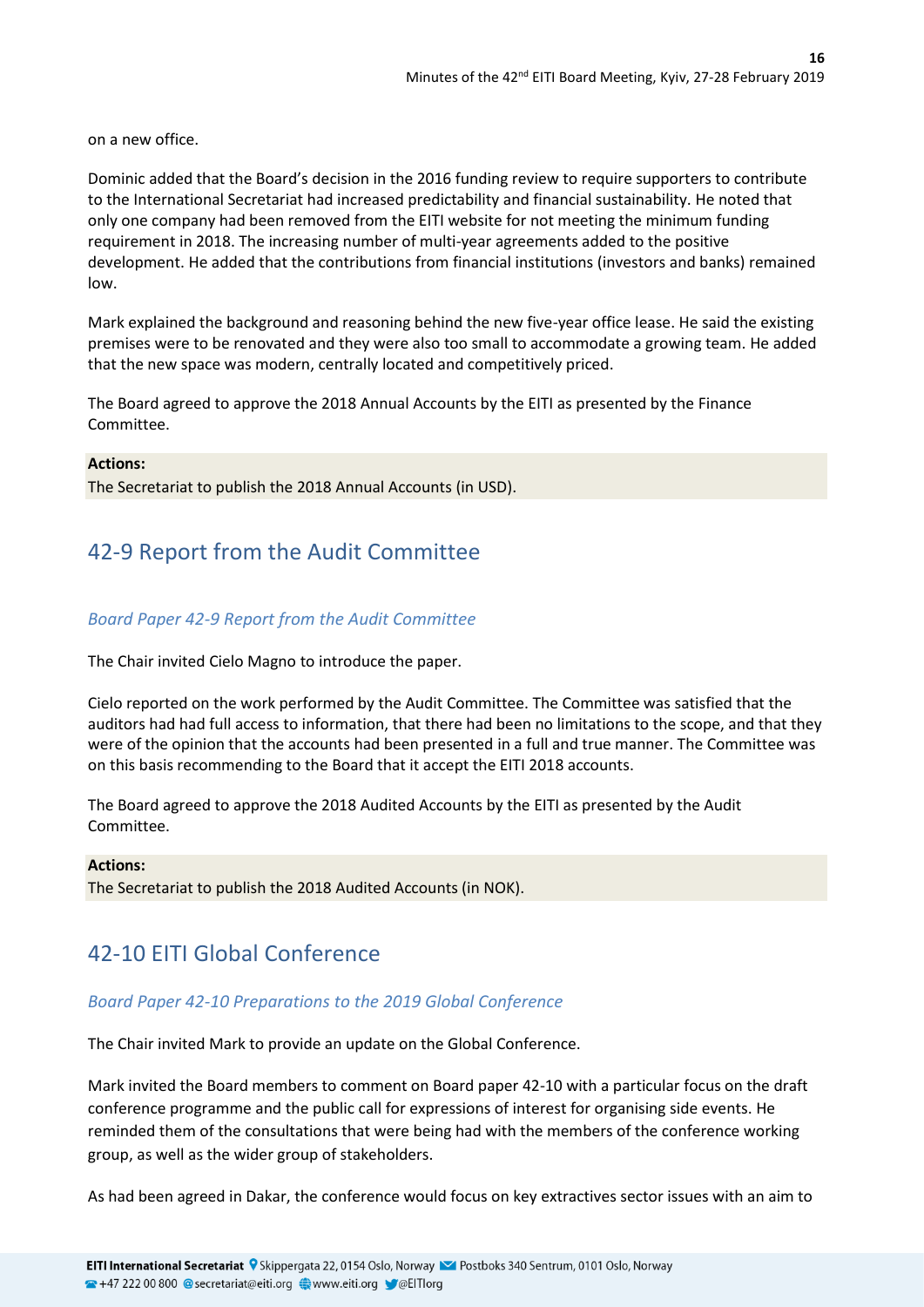assist governments to transition to more systematic disclosures, doubling down on beneficial ownership disclosures and maximizing use of data. In keeping the momentum of the EITI and demonstrating its relevance to implementing countries, other areas such as domestic resource mobilisation and anticorruption were also highlighted in the suggested programme. Mark noted the interest of the host government in discussing inequality, gender and inclusion at the conference as well. He noted that the conference team is considering how best to reflect gender in the parallel sessions and side events, including three sessions on social and environmental impact, data and artisanal mining. He reported to the Board that the Secretariat was currently working on the session outlines, in consultation with the host government.

Mark reminded the Board members that the conference was due to take place on 18-19 June, with the pre-conference day taking place on 17 June. The pre-conference day would include the Members meeting, the Board and several side meetings with EITI partners.

In providing a platform for partners' side meetings at the conference, Mark emphasised the Secretariat's efforts to coordinate the organisation and timing of the meetings to ensure their complementarity with the conference programme. He reminded the Board of the EITI's 'no-male-only panels' policy in organising sessions at the conference.

Mark asked Shem in her capacity of the Conference Manager to brief the Board on the ongoing preparations ahead of the conference. In her brief remarks, Shem provided additional updates to the Board paper 42-10, welcoming the support of the Board members in reaching out to the session speakers to ensure the right representation of stakeholders at the conference. She emphasised the importance of support from the Board in raising the remaining funds for the Global Conference that was expected to cost around USD 1.5 million.

#### **Actions:**

International Secretariat to raise the funds, finalise the programme, establish registration and develop the sessions.

# <span id="page-16-0"></span>42-11 Any other business

There were no other business and the meeting closed.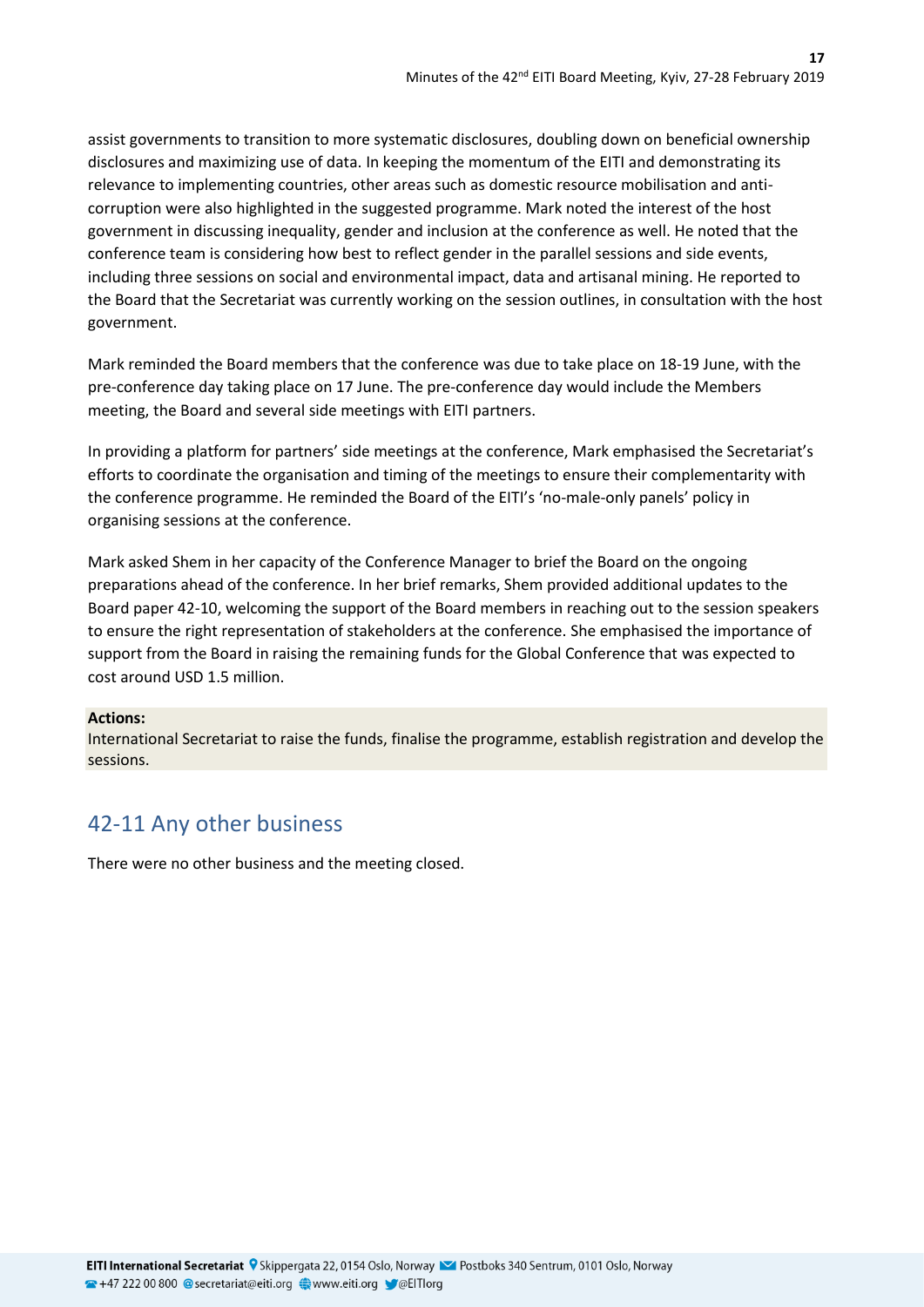# <span id="page-17-0"></span>Annex A – Board decision on Argentina's application

The EITI admitted Argentina as an EITI implementing country on 27 February 2019. In accordance with the EITI Standard, Argentina is required to publish its first EITI Report within 18 months of becoming a candidate (i.e., 27 August 2020). Argentina is required to publish an annual progress report for 2019 by 1 July 2020. Validation will commence on date of Board decision on 27 August 2021.

The EITI approved Argentina's request for adapted implementation in accordance with the two‐phase approach set out in the [candidature application.](https://eiti.org/document/argentina-eiti-candidature-application) Argentina's first Validation will take this approach into account. As proposed, the multi-stakeholder group should document the effectiveness of this approach through the first and second EITI reporting cycles. The MSG should then agree a proposal for the subsequent reporting periods for consideration by the EITI Board.

# <span id="page-17-1"></span>Annex B – Board decisions related to Validation

### <span id="page-17-2"></span>*Board decision on criteria to consider developments and information disclosed after the commencement of Validation*

The Board decided that it will exercise its discretion to consider developments and information disclosed after the commencement of Validation where the following four criteria are met:

- Multi-stakeholder group support: The proposal to consider developments and information disclosed after the commencement of Validation has the support of the multi-stakeholder group.
- Specific and verifiable: The information is specific, detailed, substantiated and clearly sourced, and can be quickly and independently verified. Non-specific information, including on planned actions, will not be considered.
- Material significance: The information has the potential to materially impact the assessment of individual requirements and/or render the proposed corrective actions redundant.
- Timely: The proposal to consider developments and information disclosed after the commencement of Validation is presented to the Validation Committee within a reasonable timeframe, allowing sufficient time for verification and discussion. The Validation Committee and Board will not consider representations made a short notice prior to Board decisions.

The Validation Committee will review the application of these criteria after six months and make a recommendation to the Board if necessary regarding further refinement of the criteria.

### <span id="page-17-3"></span>*Board decision on the second Validation of Ghana*

The EITI Board agreed that Ghana has partly addressed the corrective actions from the country's first Validation. Consequently, Ghana has made meaningful progress overall with implementing the EITI Standard, with considerable improvements across several individual requirements.

The Board recognised Ghana's efforts to use the EITI to improve transparency in the management of its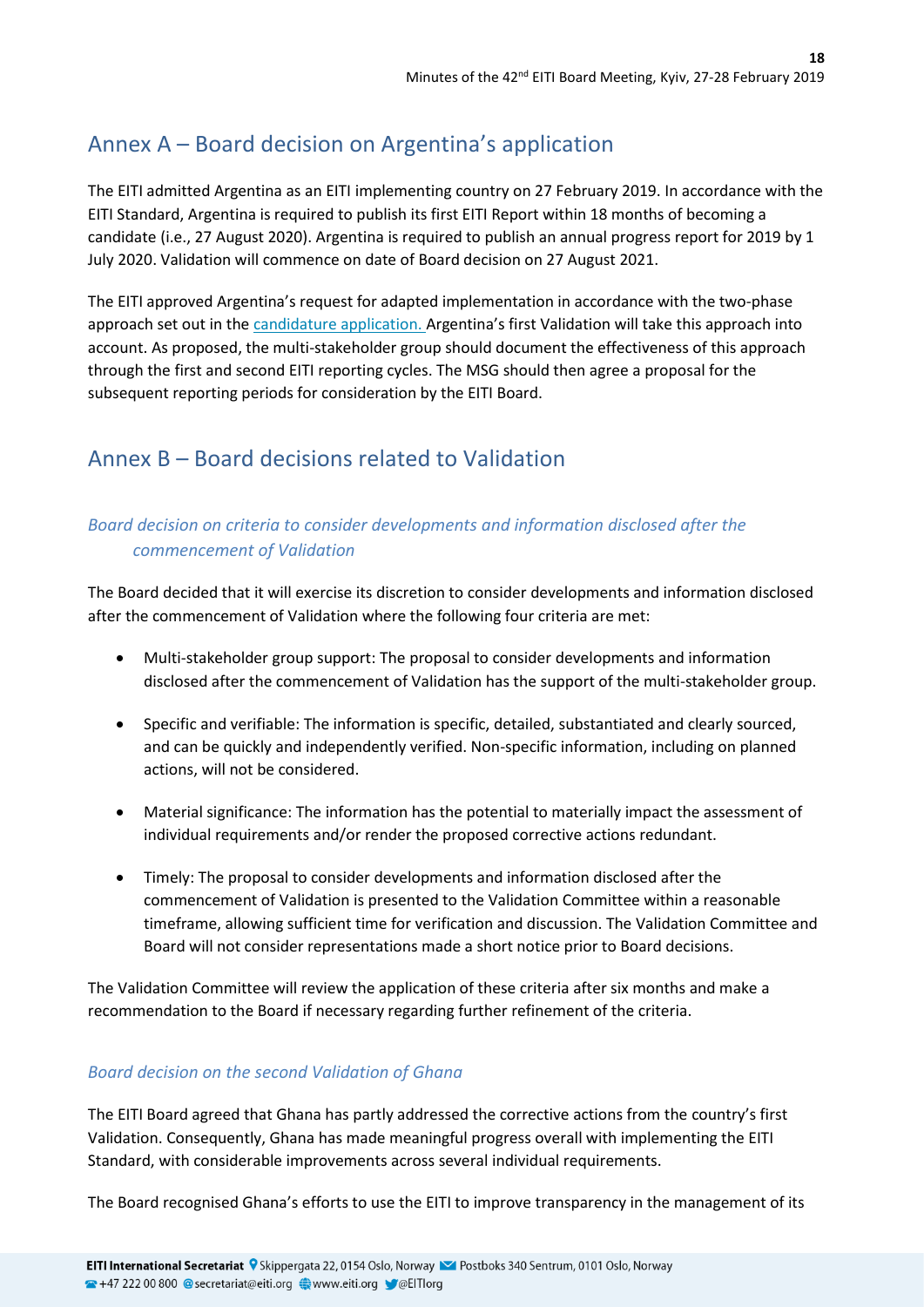oil and gas state-owned enterprises, including their trading of the state's in-kind revenues. Ghana's EITI implementation was also recognised as having increased collaboration among government agencies and improved the government's public financial management systems. The second Validation confirmed Ghana's efforts to use EITI reporting as a diagnostic instrument to support reforms in the management of extractives licenses, accounting of off-budget revenues and subnational revenue management.

The Board welcomed ongoing efforts to consider further the opportunities to improve government and company disclosures through systematic disclosures. Ghana was encouraged to continue to ensure adherence to the EITI Principles and Requirements while strengthening transparency in the operations of its state-owned enterprises.

The Board determined that Ghana will have 12 months, i.e. until 27 February 2020 before a third Validation to carry out corrective actions regarding comprehensiveness of disclosures (4.1), transactions related to state-owned enterprises (4.5) and quasi-fiscal expenditures (6.2). Failure to achieve meaningful progress with considerable improvements across several individual requirements in the third Validation will result in suspension in accordance with the EITI Standard. In accordance with the EITI Standard, Ghana's MSG may request an extension of this timeframe, or request that Validation commences earlier than scheduled.

### <span id="page-18-0"></span>*Board decision on the Validation of Guinea*

Following the conclusion of Guinea's Validation, the EITI Board decided that Guinea has made meaningful progress overall in implementing the EITI Standard.

The Board congratulated the Government of Guinea and the Multi-Stakeholder Group (MSG) on the progress made in improving transparency and accountability in the extractive industries. In the context of rapidly growing mining sector, the Board believes that Guinea EITI has the potential to play a key role in supporting sector reforms and informing the public debate on natural resource governance.

The Board congratulated stakeholders for strengthening the comprehensiveness and quality of EITI reporting, and enhancing transparency in licence allocation procedures, the licence register, and in the disclosures of state-owned enterprises. The Board also recognised Guinea's efforts to go beyond the requirements of the EITI Standard in the disclosure of mining contracts through its contract transparency portal (www.contratsminiersguinee.org).

The Board encouraged Guinea EITI to ensure that improvements in MSG oversight over the EITI process are commensurate with improvements in EITI reporting. The Board encouraged Guinea EITI to deepen efforts in the disclosure of direct subnational payments, licence allocation, and quasi-fiscal expenditures by state-owned enterprises. It also encouraged stakeholders to strengthen the MSG's follow-up on EITI recommendations and evaluation of outcomes and impact of EITI implementation.

The Board encouraged Guinea EITI to shift the focus from overseeing the preparation of EITI Reports to supporting changes to enable systematic and regular disclosure of EITI data through government systems; and to support the implementation of the new Local Economic Development Fund (FODEL).

The Board determined that Guinea will have 18 months, i.e. until 27 August 2020 before a second Validation to carry out corrective actions regarding the requirements relating to industry engagement(1.2), MSG governance (1.4), license allocation (2.2), infrastructure agreements (4.3), direct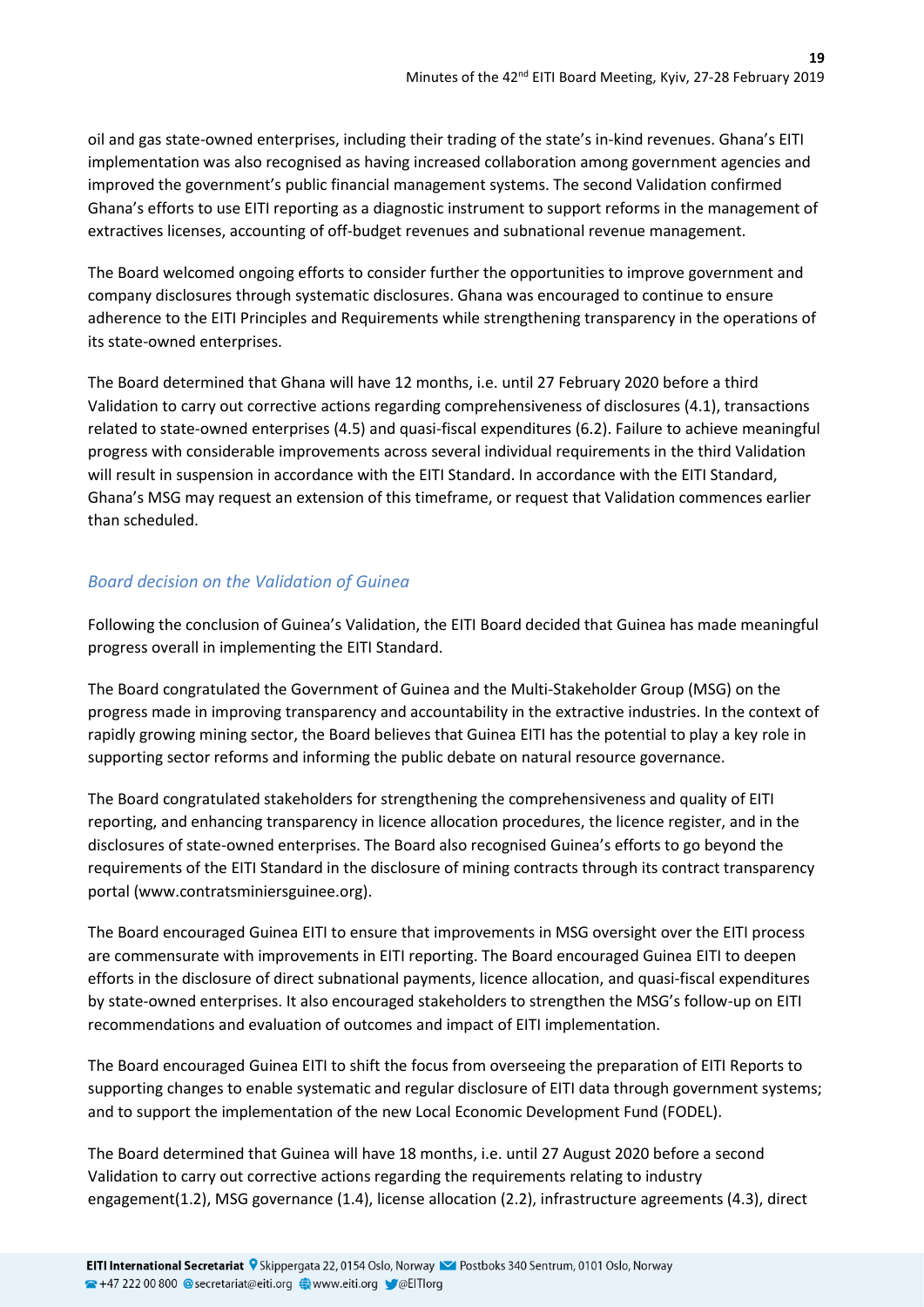subnational payments(4.6), quasi-fiscal expenditures (6.2), follow up on recommendations (7.3), and documenting outcomes and impact of implementation (7.4). Failure to achieve meaningful progress with considerable improvements across several individual requirements in the second Validation will result in suspension in accordance with the EITI Standard. In accordance with the EITI Standard, Guinea's MSG may request an extension of this timeframe, or request that Validation commences earlier than scheduled.

The Board's decision followed a Validation that commenced on 1 July 2018. In accordance with the 2016 EITI Standard, an initial assessment was undertaken by the International Secretariat. The findings were reviewed by an Independent Validator, who submitted a draft Validation report to the MSG for comment. The MSG's comments on the report were taken into consideration by the independent Validator in finalising the Validation report and the independent Validator responded to the MSG's comments. The final decision was taken by the EITI Board.

### <span id="page-19-0"></span>*Board decision on the Validation of Malawi*

Following the conclusion of Malawi's Validation of 2018, the EITI Board concluded that Malawi has made meaningful progress overall in implementing the EITI Standard.

The Board commended the Government of Malawi and the multi-stakeholder group for their efforts to enhance transparency in the management of its extractive industries and encourages continued progress. Despite the modest size of its extractive industries, Malawi has successfully established a platform for multi-stakeholder dialogue on extractives governance to drive improvements in transparency and accountability. The Board recognised that consistent follow-up on recommendations from EITI reporting, together with the Ministry of Finance's hosting of Malawi EITI (MWEITI), have helped drive concrete reforms. Advances in fiscal and contract transparency, as well as the launch of an online license cadastre and publication of extractives contracts, have helped create the basis for governing the sector in an inclusive and equitable manner. In taking this decision, the Board welcomed Malawi's efforts to go beyond the requirements of the EITI Standard in disclosing extractives production data, providing an effective diagnostic of inconsistencies across various sources. The Board encouraged the government to continue work on systematic disclosures of EITI data and efforts to ensure beneficial ownership transparency as a means of strengthening effective government oversight of the extractive industries.

The Board nonetheless encouraged additional efforts to ensure that published extractives information is complete and reliable in order to further build trust and accountability. Malawi is encouraged to ensure that transparency in revenue flows in its developing petroleum sector as well as companies' social expenditures is commensurate with the clarity achieved in mining. While noting that financial sustainability remains a significant challenge, the EITI Board commended the government's existing support for MWEITI and encourages further institutionalisation of its support for this platform for multistakeholder dialogue and governance. These improvements could help support the translation of transparency into greater accountability in the management of the extractive industries and help support their development into a key driver of economic growth over the medium term.

The Board determined that Malawi will have 18 months, i.e. until 27 August 2020 to carry out corrective actions regarding requirements relating to industry engagement (1.2), work plan (1.5), license register (2.3), data comprehensiveness (4.1) and quality (4.9), distribution of revenues (5.1), mandatory social expenditures (6.1) and outcomes and impact of implementation (7.4). expenditures (6.2) and economic contribution (6.3). Failure to achieve meaningful progress with considerable improvements across several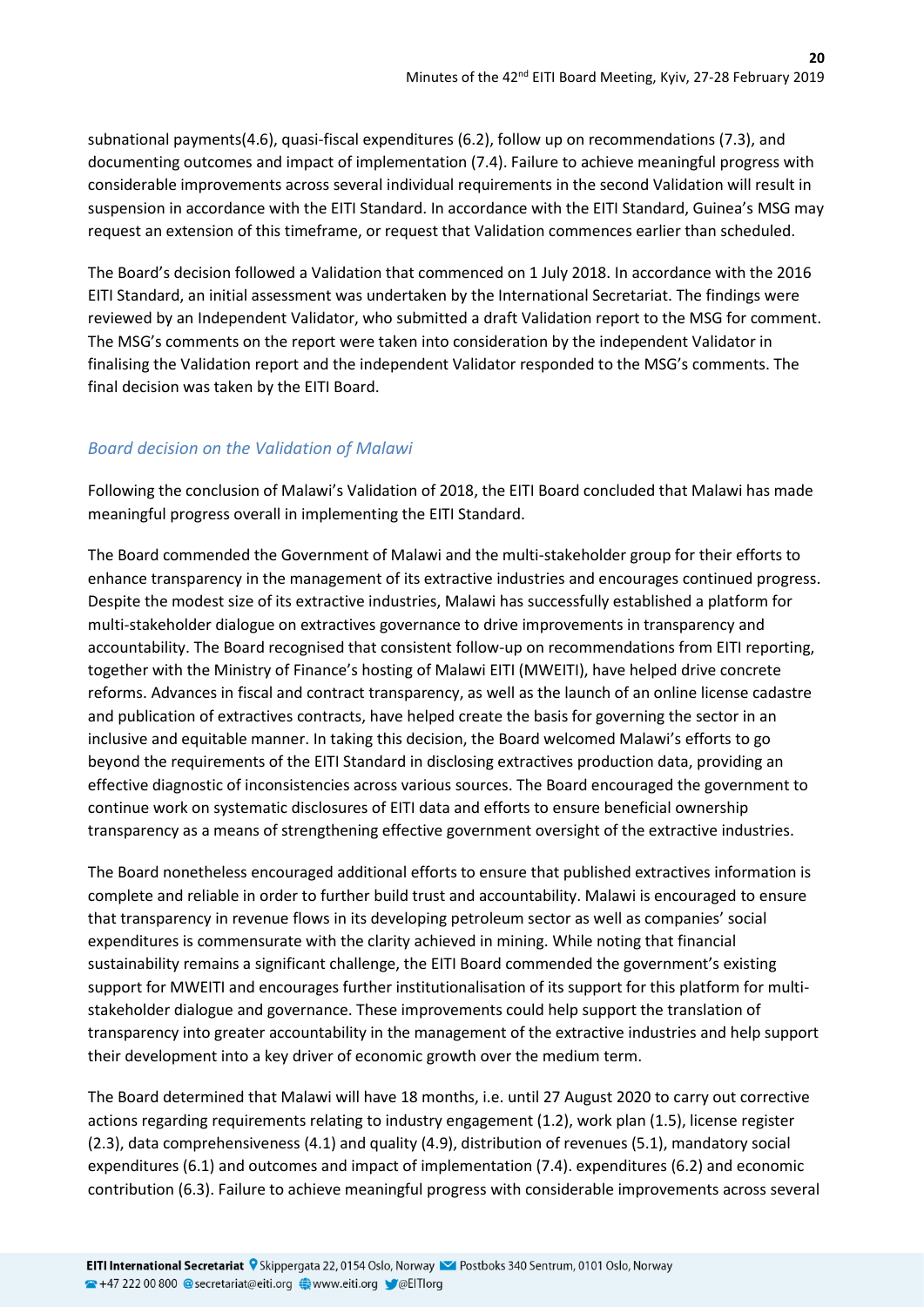individual requirements in the second Validation will result in suspension in accordance with the EITI Standard. In accordance with the EITI Standard, Malawi may request an extension of this timeframe, or request that Validation commences earlier than scheduled.

The Board's decision followed a Validation that commenced on 1 September 2018. In accordance with the 2016 EITI Standard, an initial assessment was undertaken by the International Secretariat. The findings were reviewed by an Independent Validator, who submitted a draft Validation report to the multistakeholder group for comment. The multi-stakeholder group's comments on the report were taken into consideration by the Independent Validator in finalising the report, who also responded to the multistakeholder group's comments. The final decision was taken by the EITI Board.

### <span id="page-20-0"></span>*Board decision on the second Validation of Mauritania*

The EITI Board agreed that Mauritania has partly addressed the corrective actions from the country's first Validation. Consequently, Mauritania has made meaningful progress overall in implementing the EITI Standard, with considerable improvements across individual requirements.

The Board recognised Mauritania's efforts to use EITI reporting as a diagnostic to drive reforms in the management of extractives licenses and state participation in the mining sector. Validation found that gradual improvements in the Multi-Stakeholder Group's cohesion and oversight have ensured more effective oversight of EITI implementation by all three constituencies. The Board encouraged stakeholders to continue enhancing the dynamism of its dissemination, outreach and assessment of impact.

The Board welcomed ongoing efforts to ensure systematic disclosure of EITI data. The Board took note of these developments and looks forward to working together with Mauritanian stakeholders on these issues.

The Board determined that Mauritania will have 12 months, i.e. until 27 February 2020 before a third Validation to carry out corrective actions regarding license allocations (2.2), license register(s) (2.3) and review of outcomes and impact of implementation (7.4). Failure to achieve satisfactory progress across these individual requirements in the third Validation will result in suspension in accordance with the EITI Standard. In accordance with the EITI Standard, the MSG may request an extension of this timeframe, or request that Validation commences earlier than scheduled.

### <span id="page-20-1"></span>*Board decision on the second Validation of Nigeria*

The EITI Board agrees that Nigeria has fully addressed the corrective actions from the country's first Validation. Consequently, Nigeria has made satisfactory progress overall with implementing the EITI Standard.

The Board commends Nigeria's efforts to use the EITI as a key multi-stakeholder consultation platform to proactively drive the natural resource governance debate and as a tool for reforms in government and extractives company systems. The second Validation has confirmed Nigeria's efforts to use the EITI as a crucial diagnostic of oil and gas industry oversight to support reforms of state participation, license management and off-budget revenues. While discrepancies between rules and practice in the governance of the extractive industries persist, the Board considered that the latest EITI disclosures adequately reflected practical challenges in the mining, oil and gas sectors.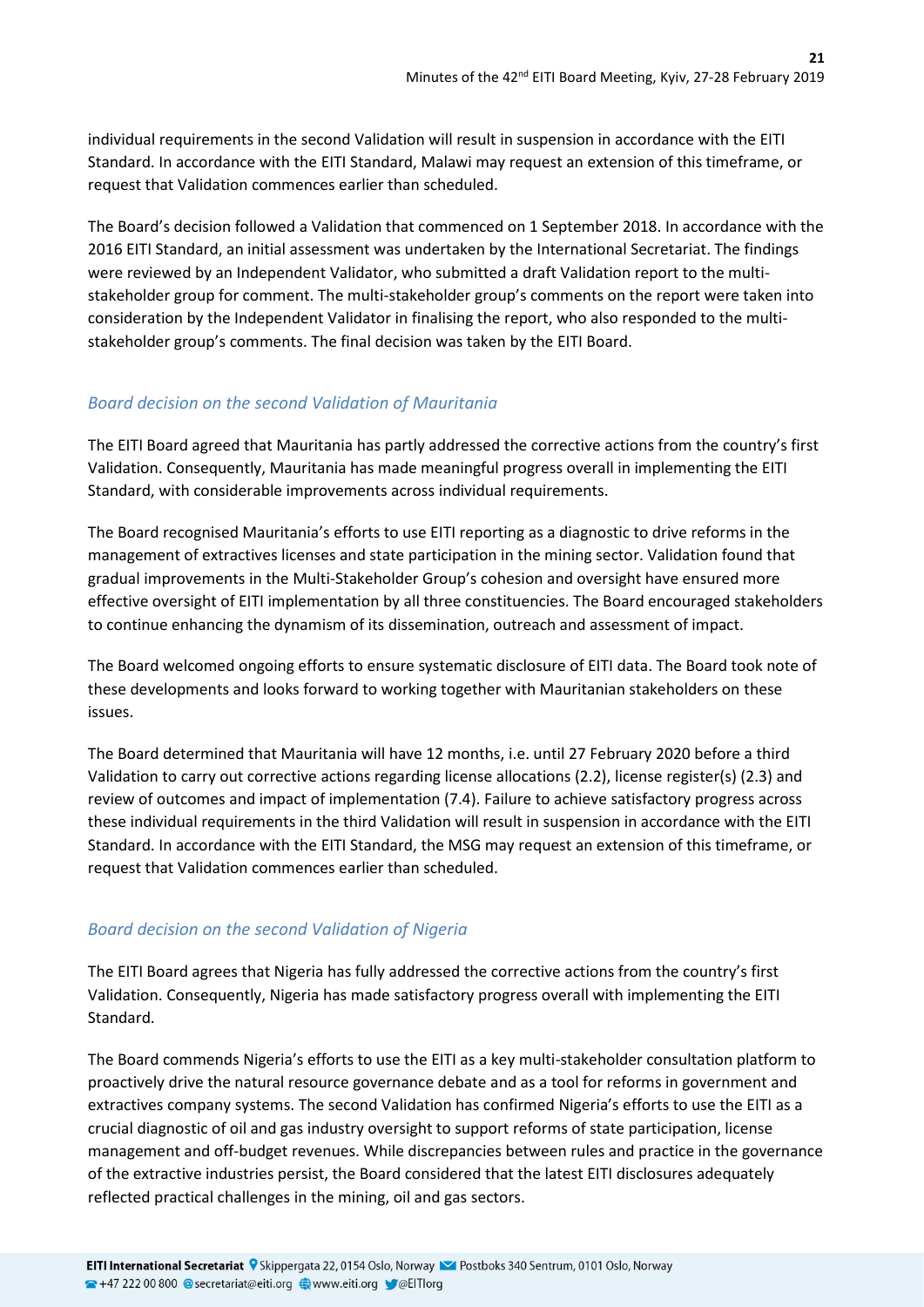The Board welcomes ongoing efforts to consider opportunities to improve systematic government and company disclosures of data required under the EITI Standard. The Board takes note of these developments and looks forward to working together with Nigerian stakeholders on these issues.

Nigeria should continue to ensure adherence to the EITI Principles and Requirements while strengthening transparency in the operations of its state-owned enterprises. Where concerns are raised about whether implementation of the EITI has fallen below the required standard, the EITI Board reserves the right to require the country to undergo a new Validation. In accordance with Requirement 8.3.b, stakeholders may petition the EITI Board if they consider that Nigeria's status should be reviewed. Otherwise, in accordance with Requirement 8.3.d.i, Nigeria will be revalidated in three years, with the next Validation commencing on 27 February 2022.

### <span id="page-21-0"></span>*Board decision on the Validation of Ethiopia*

Following the conclusion of Ethiopia's Validation, the EITI Board decided that Ethiopia has made meaningful progress overall in implementing the EITI Standard. In accordance with requirement 8.3c, Ethiopia will be requested to undertake corrective actions before the second Validation on 27 August 2020.

The Board congratulated the Government of Ethiopia and Multi-Stakeholder Group (MSG) on the progress made in improving transparency and accountability in the extractive industries. Ethiopia's EITI implementation has targeted issues of national importance, such as artisanal and small-scale mining, social expenditures and mining licensing by different tiers of government. However, the focus on reconciliation, licensing and social expenditures has not been matched by an equivalent attention to detail in areas such as state participation or subnational transfers, despite public interest in such issues.

The strong country ownership on the part of the government has not been matched by an equivalent engagement from industry or civil society. The Board noted that, while trust has gradually been built amongst stakeholders directly involved in EITI implementation, divisions have emerged within civil society between those directly involved in EITI implementation and those outside.

Constraints on civil society operation in Ethiopia have weakened civil society engagement in EITI implementation. The Board took note of the Validator's findings regarding requirement 1.3 on civil society engagement and adherence to the civil society protocol. The Board agreed that in the period between March 2014 - April 2018 there were significant legal and administrative constraints that impacted the ability of civil society organisations to operate and express themselves freely. The Board agreed to consider developments subsequent to the commencement of Validation, noting the efforts by the country's new leadership to improve the space for civil society. The Board welcomed the government efforts to repeal or amend laws that restricted civil society's freedom of expression, operation and association.

The Board commended ongoing reforms to shift the mandate of government agencies from control and monitoring to supporting and enabling civil society to contribute in public debate. The Board called on the government and stakeholders to continue working together to improve civil society engagement in extractive sector governance. The Board has determined that Ethiopia will have 18 months, i.e. until 27 August 2020 before a second Validation to carry out corrective actions regarding the requirements relating to civil society engagement (1.3), MSG governance (1.4), license allocations (2.2), license register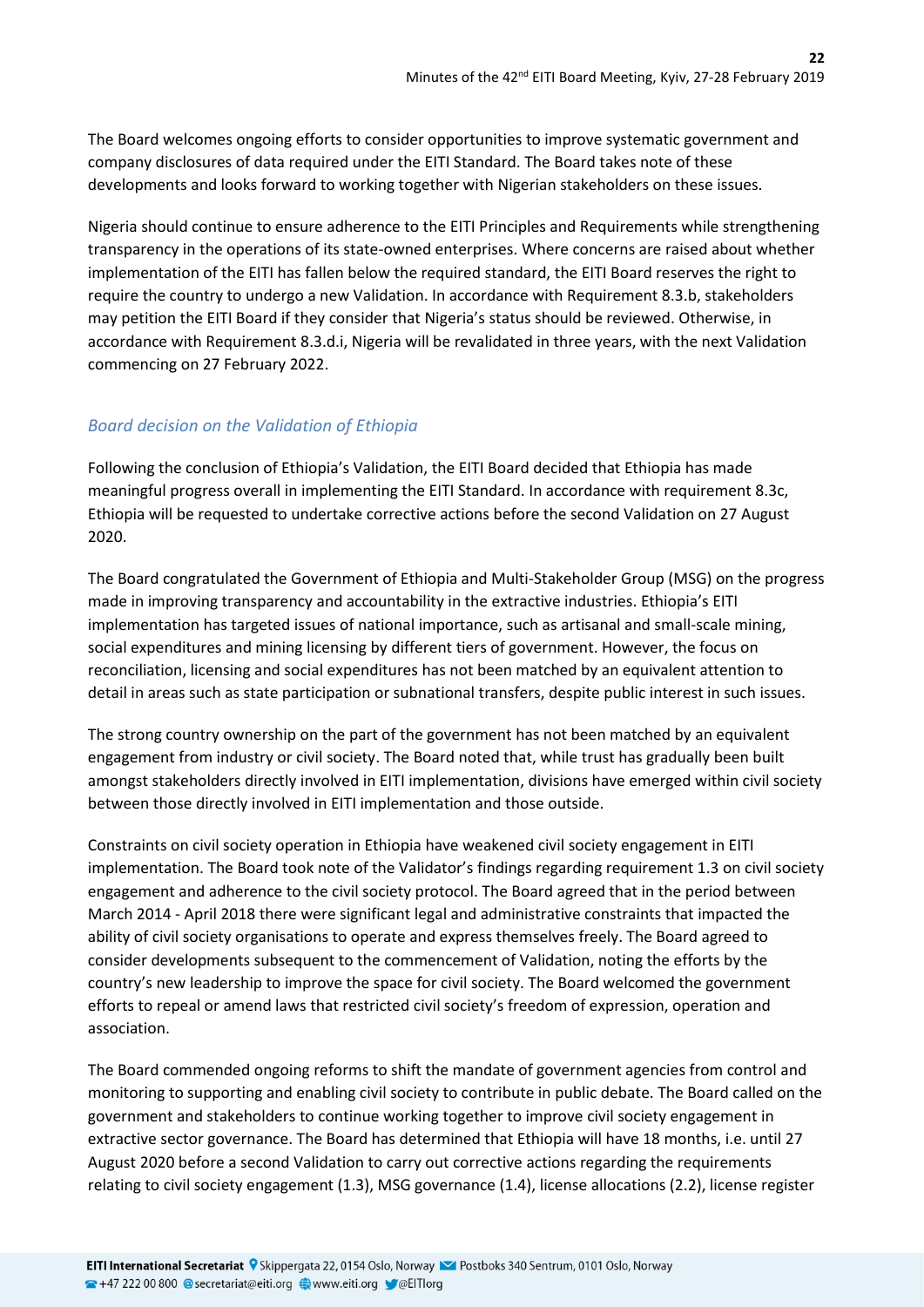(2.3), policy on contract transparency (2.4), state-participation (2.6), export data (3.3), comprehensiveness (4.1), SOE transactions (4.5), direct subnational payments (4.6), data quality (4.9), subnational transfers (5.2), social expenditures (6.1), SOE quasi-fiscal expenditures (6.2), and documentation of outcomes and impact (#7.4), with the environment for and engagement of civil society and state participation being the main areas of concern. Failure to achieved meaningful progress with considerable improvements across several individual requirements in the second Validation will result in suspension in accordance with the EITI Standard. In accordance with the EITI Standard, Ethiopia's MSG may request an extension of this timeframe, or request that Validation commences earlier than scheduled.

The Board's decision followed a Validation that commenced on 1 April 2018. In accordance with the 2016 EITI Standard, an initial assessment was undertaken by the International Secretariat. The findings were reviewed by an Independent Validator, who submitted a draft Validation report to the MSG for comment. The MSG's comments on the report were taken into consideration by the independent Validator in finalising the Validation report and the independent Validator responded to the MSG's comments. In addition, the Board considered an update from the International Secretariat on the engagement of civil society following the commencement of Validation. The final decision was taken by the EITI Board.

### <span id="page-22-0"></span>*Board decision on the second Validation of Norway*

The EITI Board agreed that Norway has fulfilled the terms of the Board-approved request for adapted implementation and adhered to the Board-approved approach to mainstreamed implementation. Consequently, Norway has made satisfactory progress overall in implementing the EITI Standard.

The Board recognised Norway's efforts to routinely disclose data on the petroleum sector through the online portal www.norskpetroleum.no and to engage with stakeholders through public debate, hearings and consultations. Norway has moved away from EITI-specific disclosures and governance processes by discontinuing the publication of EITI Reports and dissolving the MSG. Instead, transparency and inclusive governance are safeguarded through the laws, practices and institutions of an open democratic society, including through routine disclosures of information. The approach is not without limitations, given the variety of channels for civil society and industry input to public decision-making. Norway is encouraged to ensure that stakeholders have meaningful channels for participation in extractive sector governance and that information is not only available, but also accessible and usable.

Norway is encouraged to continue to ensure adherence to the EITI Principles and Requirements. Where concerns are raised about whether implementation of the EITI has fallen below the required standard, the EITI Board reserves the right to require the country to undergo a new Validation. In accordance with Requirement 8.3.b, stakeholders may petition the EITI Board if they consider that Norway's status should be reviewed. Otherwise, in accordance with Requirement 8.3.d.i, Norway will be revalidated in three years, with the next Validation commencing on 27 February 2022.

### <span id="page-22-1"></span>*Board decision on the Validation of Trinidad and Tobago*

Following the conclusion of Trinidad and Tobago's Validation of 2018, the EITI Board concluded that Trinidad and Tobago has made meaningful progress overall in implementing the EITI Standard.

The Board congratulated Trinidad and Tobago on its efforts to improve transparency and accountability in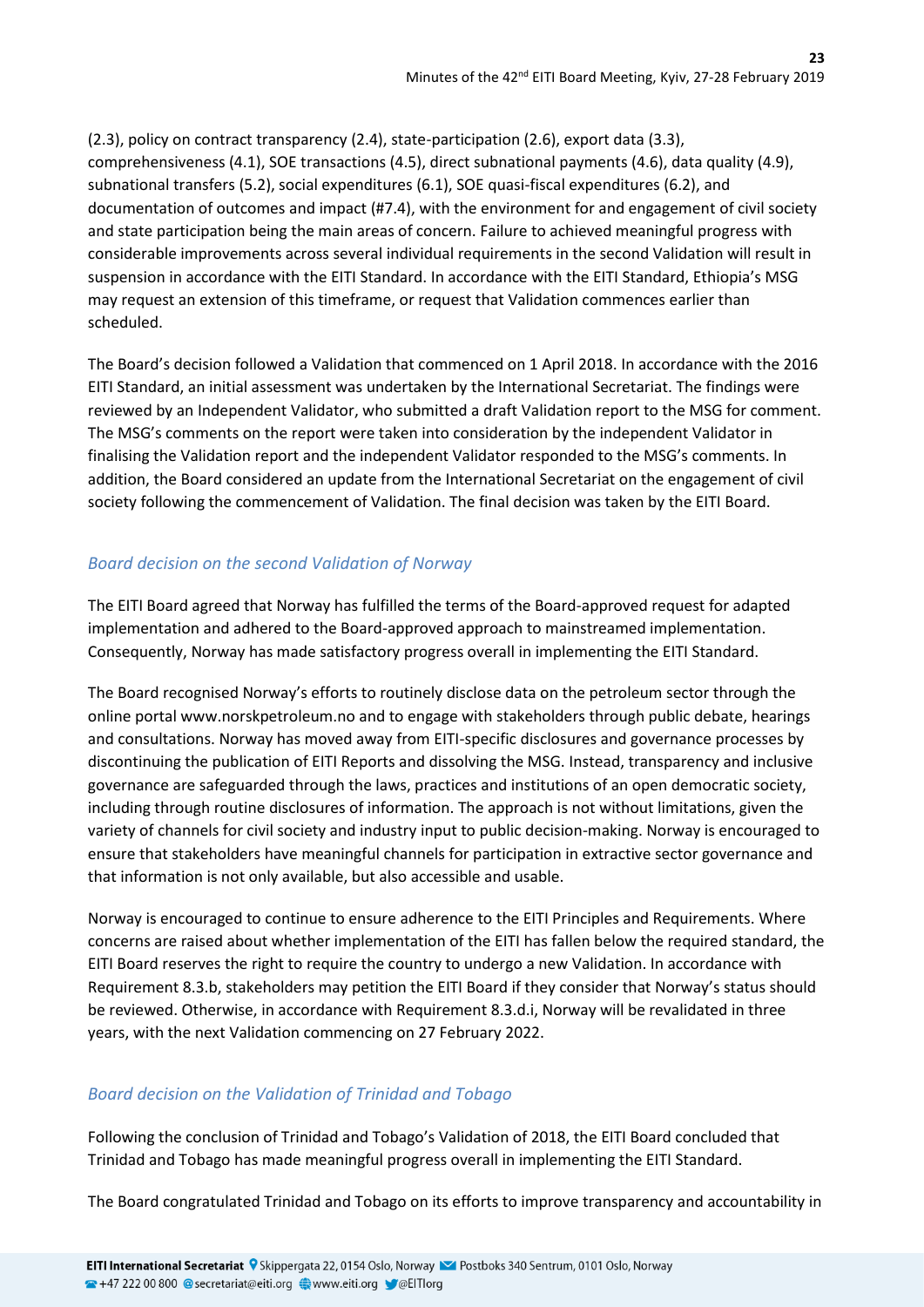the extractive industries by providing a trusted source of data to inform public debate. The Board welcomed the EITI's impact in establishing a mechanism for discussing revenue transparency, including identifying gaps in government systems. Trinidad and Tobago's EITI Reports have identified gaps in revenue collection, production and cost monitoring, cadastre information and other aspects of production-sharing contracts of significant public interest. The reports have made suggestions for improved governance and more efficient revenue collection from the extractive sector. Trinidad and Tobago has also shed light on issues such as environmental impact and has established a user-friendly online portal for communicating extractive industries data.

The Board nonetheless encouraged further efforts to strengthen the multi-stakeholder oversight of EITI implementation, with a view to ensuring robust follow-up on EITI recommendations to translate transparency into accountability. Trinidad and Tobago has the opportunity to strengthen oversight of mining license management, ensure the public accessibility of beneficial ownership data in the extractives and enhancing public trust in official production and export data. The Board encouraged Trinidad & Tobago to pursue its efforts towards systematic disclosures of EITI data to ensure timelier, cost-effective, EITI reporting and the longer-term sustainability of implementation. Adequate resources for EITI implementation will be key, including seeking opportunities for increased capacity building for stakeholders especially civil society.

The Board determined that Trinidad and Tobago will have 18 months, i.e. until 27 August 2020, before a second Validation to carry out corrective actions related to MSG governance (1.4), license allocations (2.2), license register(s) (2.3), production data (3.2), export data (3.3), data comprehensiveness (4.1), sale of state's in-kind revenues (4.2), transportation revenues (4.4) and data reliability (4.9).

Failure to achieve meaningful progress with considerable improvements across several individual requirements in the second Validation will result in suspension in accordance with the EITI Standard. In accordance with the EITI Standard, Trinidad and Tobago may request an extension of this timeframe, or request that Validation commences earlier than scheduled. The Board's decision followed a Validation that commenced on 1 September 2018. In accordance with the 2016 EITI Standard, an initial assessment was undertaken by the International Secretariat. The findings were reviewed by an Independent Validator, who submitted a draft Validation report to the multi-stakeholder group for comment. The multi-stakeholder group's comments on the report were taken into consideration by the Independent Validator in finalising the report, who also responded to the multi-stakeholder group's comments. The final decision was taken by the EITI Board.

# <span id="page-23-0"></span>Annex C – Proposals on gender, contract transparency and environmental reporting considered by the Board on Thursday 28 February

### **Proposal 1: Gender**

#### **6.3 The contribution of the extractive sector to the economy.**

Implementing countries must disclose, when available, information about the contribution of the extractive industries to the economy for the fiscal year covered by the EITI Report. It is required that this information includes: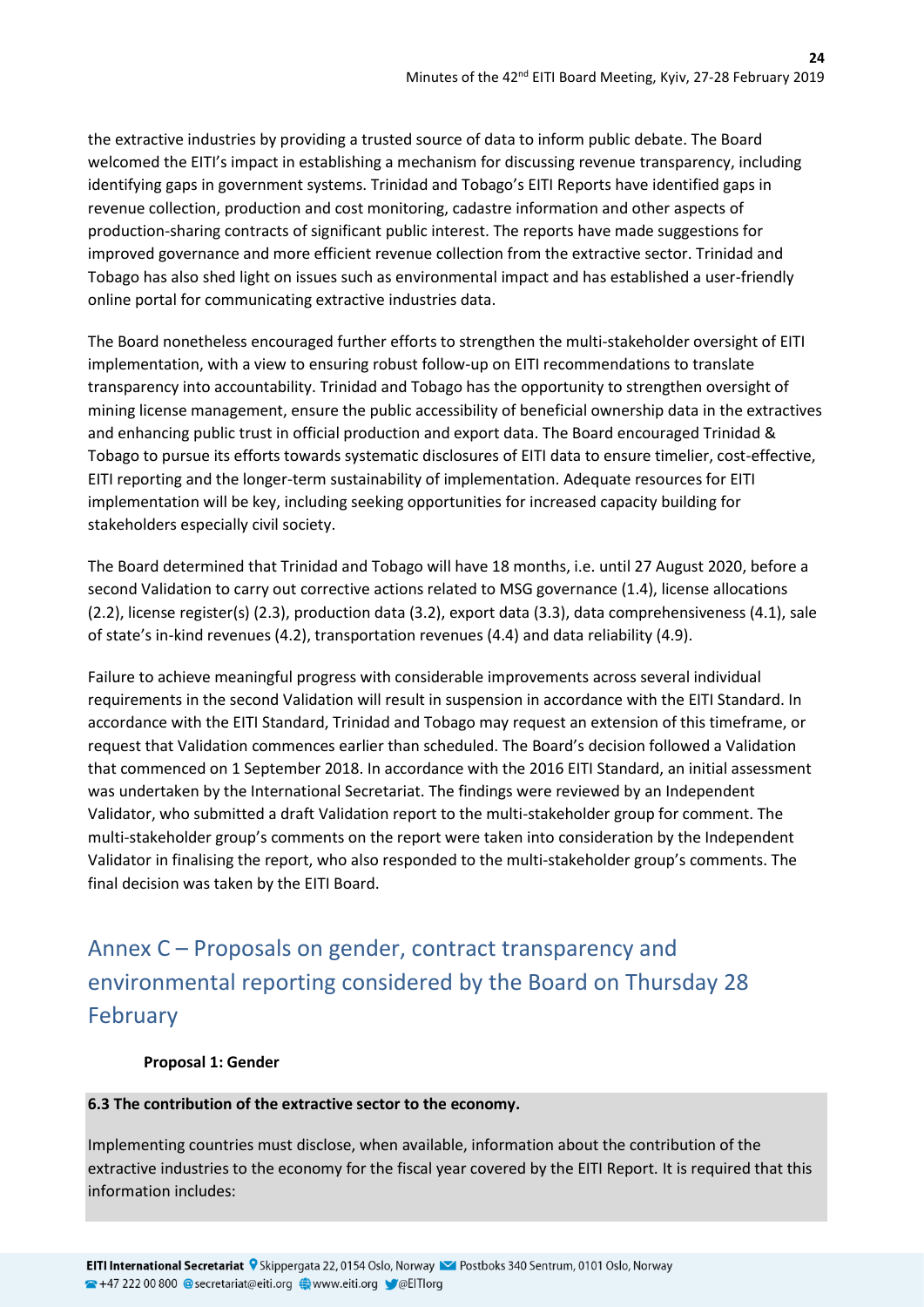(…)

d) Employment in the extractive industries in absolute terms and as a percentage of the total employment. The information should be disaggregated by gender and, when available, further disaggregated by company and occupational level.

7.4 c) As part of its annual review of progress with EITI implementation, the multi-stakeholder group is encouraged to document how it has taken gender considerations and inclusiveness into account.

### **Proposal 4: Contract transparency**

### **2.4(a) Contracts**

Implementing countries are required to disclose any contracts and licenses that are granted, entered into or amended from 1 January 2021. Implementing countries are encouraged to publicly disclose any contracts and licenses that provide the terms attached to the exploitation of oil, gas and minerals.

The multi-stakeholder group is expected to agree and publish a plan for disclosing contracts with a clear timeframe for implementation and addressing any barriers to comprehensive disclosure. This plan will be integrated into work plans from 2020 onwards.

### **Proposal 10: Environmental reporting**

#### **6.1 Social and environmental expenditures by extractive companies.**

a) Where material social expenditures by companies are mandated by law or contract with the government that governs the extractive investment, implementing countries must disclose and, where possible, reconcile these transactions.

Where such benefits are provided in kind, it is required that implementing countries disclose the nature and the deemed value of the in-kind transaction. Where the beneficiary of the mandated social expenditure is a third party, i.e. not a government agency, it is required that the name and function of the beneficiary be disclosed. Where reconciliation is not feasible, countries should provide unilateral company and/or government disclosures of these transactions.

### b) Where material payments by companies to the government related to the environment are mandated by law, regulation or contract that governs the extractive investment, such payments must be disclosed.

c) Where the multi-stakeholder group agrees that discretionary social and environmental expenditures and transfers are material, the multi-stakeholder group is encouraged to develop a reporting process with a view to achieving transparency commensurate with the disclosure of other payments and revenue streams to government entities. Where reconciliation of key transactions is not possible, e.g., where company payments are in kind or to a non-governmental third party, the multi-stakeholder group may wish to agree an approach for voluntary unilateral company and/or government disclosures.

### **6.3 Environmental impact and expenditures**

Implementing countries are encouraged to disclose information on the management and monitoring of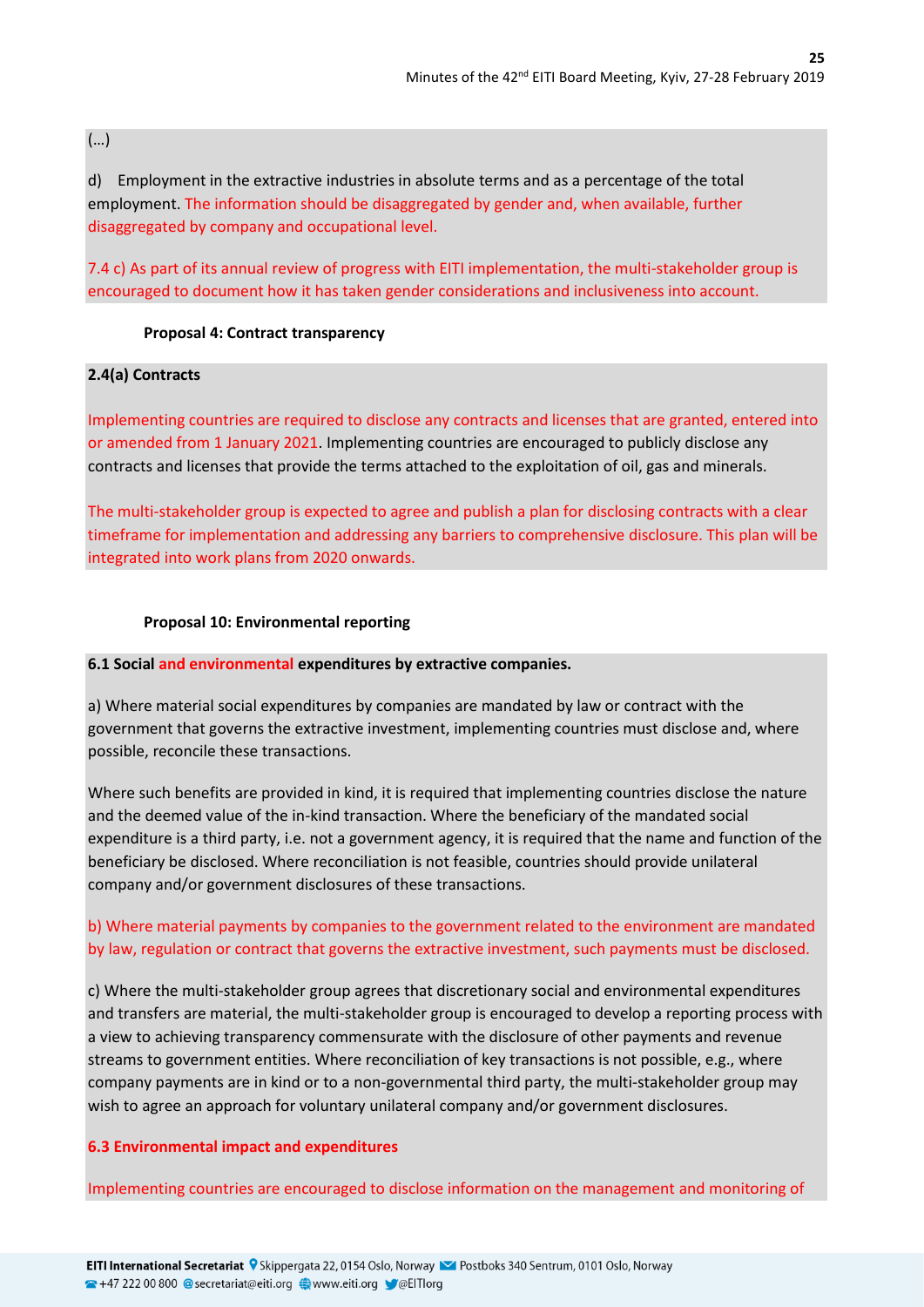### the environmental impact of the extractive industries. This could include:

- a) An overview of relevant legal provisions, administrative rules as well as actual practice related to environmental management and monitoring of extractive investments in the country. This could include information on environmental impact assessments, certification schemes, licences and rights granted to oil, gas and mining companies, as well as information on the roles and responsibilities of relevant government agencies in implementing the rules and regulations. It could further include information on any reforms that are planned or underway.
- b) Information on regular environmental monitoring procedures, administrative and sanctioning processes of governments, as well as environmental liabilities, environmental rehabilitation and remediation programs.

# <span id="page-25-0"></span>Annex D – List of participants

**(Board members not attending in grey)**

## **Chair**

**Mr Fredrik REINFELDT**

### <span id="page-25-1"></span>**Countries**

### <span id="page-25-2"></span>*Implementing Countries*

**Ms Olga BIELKOVA,** Member of Parliament, Ukraine Alt: **Mr Ruslan BAIMISHEV,** Director of Subsoil Use Department Ministry for Investments and Development, Republic of Kazakhstan

**Mr Montty GIRIANNA,** President, EITI National Committee, Indonesia Alt: **Ms Maria Teresa S. HABITAN**, Assistant Secretary, Department of Finance, Philippines

**Ms Zainab AHMED**, Ag. Minister of Finance, Nigeria Alt: **Mr José Fernandes ROSA CARDOSO,** [National Coordinator,](https://eiti.org/glossary#National_Coordinator) São Tomé e Principe

**Mr Didier Vincent Kokou AGBEMADON,** National Coordinator, Togo Alt: **Ms Marième DIAWARA THIAW**, Permanent Secretary/Coordinator, EITI Secretariat, Senegal

**Ms Agnès Solange ONDIGUI OWONA,** EITI National Coordinator, Cameroon Alt: **Ms Marie-Thérèse HOLENN AGNONG**, National Coordinator, Democratic Republic of Congo

**Mr Victor HART, Chair of TTEITI, Trinidad and Tobago** Alt: **Ms Carolina HAYES ROJAS,** Vice Minister of Mines**,** Colombia

#### *Supporting Countries*

**Mr Mark PEARSON**, Director General, Planning, Delivery and Results Branch, Natural Resources Canada Alt: **Mr Chris DAVY**, Director of Policy Analysis and Public Diplomacy, Bureau of Energy Resources, U.S. State Department, USA

**Mr Chris MURGATROYD**, Deputy Head, Governance, Open Societies and Anti-Corruption Department, Economic Development Division, Department for International Development (DFID), UK Alt: **Ms Marte BRISEID**, Senior Adviser, Oil for Development Section, Norwegian Agency for Development Cooperation (NORAD), Norway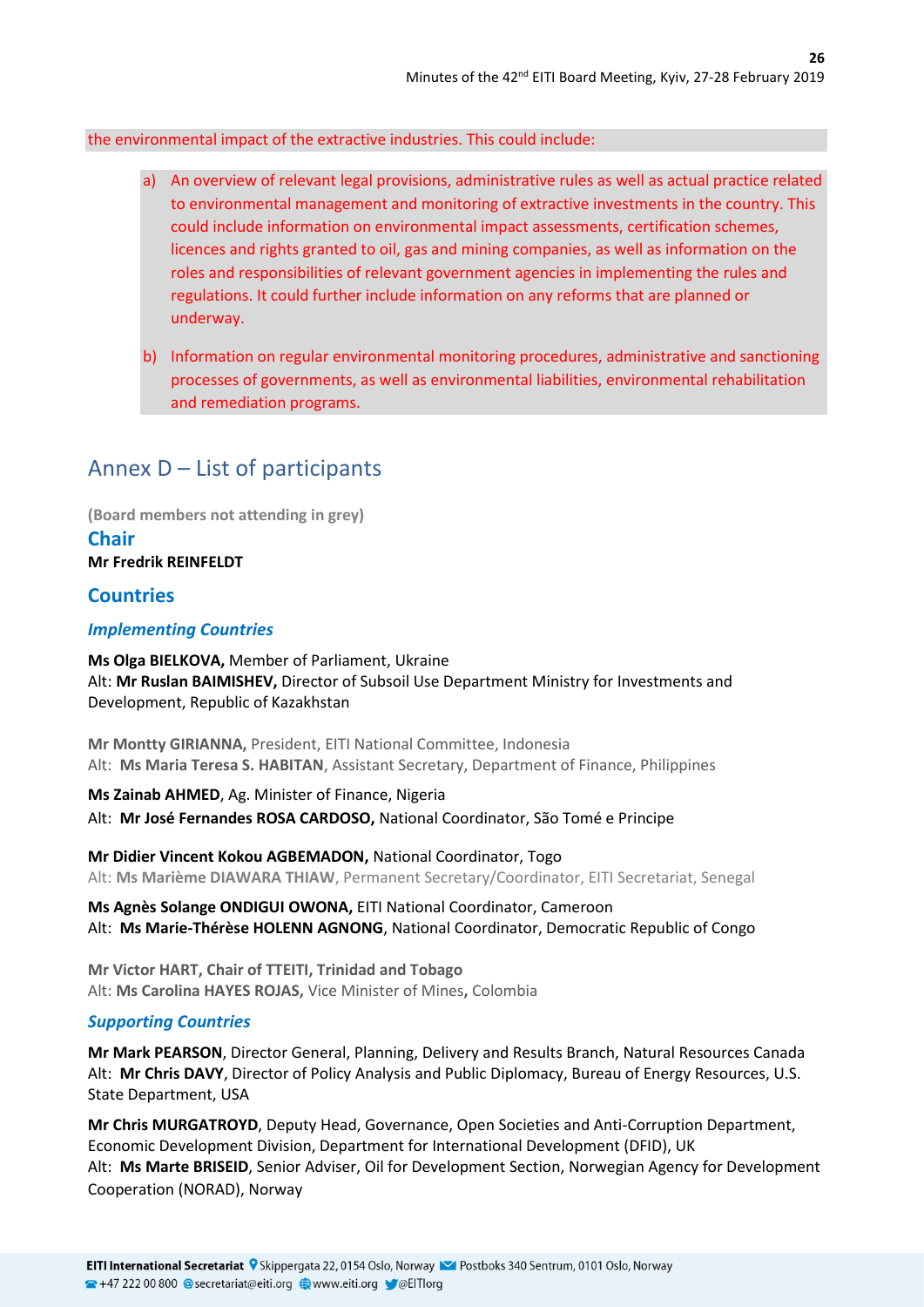**Ms Geneviève Van ROSSUM**, Special Representative for bioethics and corporate social responsibility, Ministry of Foreign Affairs, France Alt**: Mr Sören DENGG**, Head of Division, Energy, Infrastructure and Raw Materials, Federal Ministry for Economic Cooperation and Development, Germany

### **Civil Society Organisations**

**Mr Daniel KAUFMANN,** President, Natural Resource Governance Institute (NRGI) Alt: **Ms Jana MORGAN**, Director of Advocacy and Campaigns at ICAR - International Corporate Accountability Roundtable, USA

**Mr Gubad IBADOGHLU**, Senior Researcher, Economic Research Center, Azerbaijan Alt: **Mr Oleksiy ORLOVSKY,** International Renaissance Foundation, Ukraine

**Ms Faith NWADISHI**, Executive Director, Koyenum Immalah Foundation/National Coordinator Publish What You Pay, Nigeria

**Alt: Mr Brice MACKOSSO,** Commission Justice et Paix, Republic of Congo

**Ms Ana Carolina GONZÁLEZ ESPINOSA,** Universidad Externado de Colombia, Colombia Alt: **Mr César GAMBOA**, Derecho, Ambiente y Recursos naturales, Perú

**Ms Cielo MAGNO,** Bantay Kita, Philippines Alt: **Mr Moses KULABA,** Governance and Economic Policy Forum, Tanzania

### <span id="page-26-0"></span>**Companies including Investors**

**Mr Stuart BROOKS**, Manager, International Relations, Chevron **Alt: Ms Laura LOGAN,** Corporate Issues Advisor**,** Public and Government Affairs, Exxon Mobil Corporation

**Mr Dominic EMERY,** Vice-President, Long-Term Planning, BP Alt: **Mr Alan McLEAN,** Executive Vice President, Tax and Corporate Structure, Royal Dutch Shell

**Ms Simone NIVEN,** Group executive Corporate Relations, External Affairs, Rio Tinto **Alt: Mr Carlos ARANDA,** Manager Technical Services, Southern Peru Copper Corporation

**Mr Erik NÜRNBERG**, Manager Legal, Equinor, Norway Alt**: Mr Stephen DOUGLAS,** Senior Adviser to the President, Exploration & Production, Total SA

**Mr Jim MILLER,** Vice President, Environmental Affairs, Freeport-McMoRan, Copper&Gold Inc. Alt: **Mr James ENSOR,** Executive Director, BHP Billiton Foundation

**Mr Sasja BESLIK,** Head of Group Sustainable Finance, Chief of Staff Office, Nordea Group, Sweden

### **Board Secretary**

**Mr Mark ROBINSON,** Executive Director, EITI International Secretariat, Oslo

### **Observers**

**Mr Koen Van ACOLEYEN**, Director a.i. Humanitarian Aid and Transition (D5), Federal Public Service of Foreign Affairs, Foreign Trade and Development Cooperation, Belgium

**Ms Zhibek AKHMETOVA**, EITI MSG member, President of the Association of Legal Entities "Civil Alliance of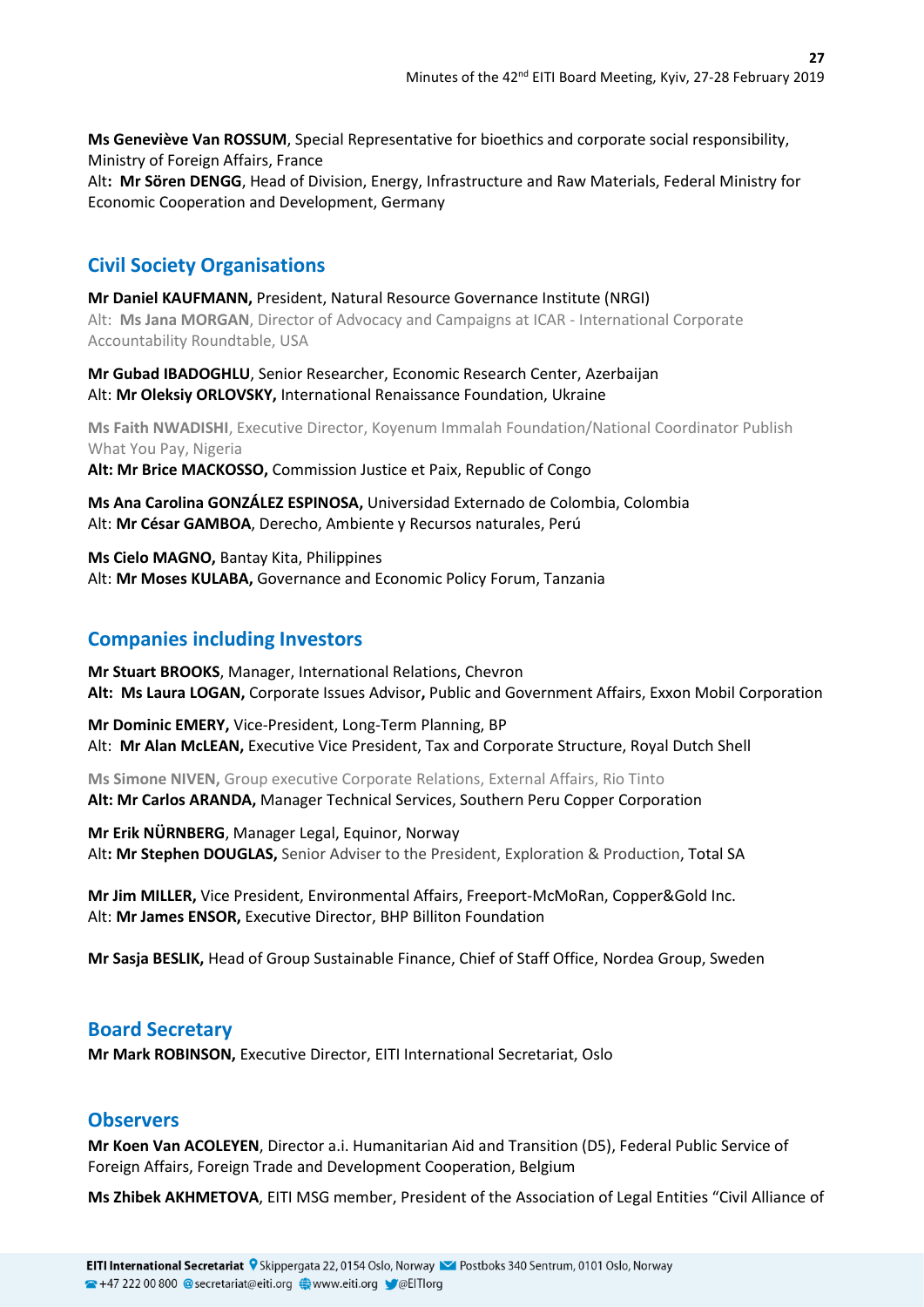the Mangystau Region", Kazakhstan

**Ms Laurence ARNOULD**, Spécialiste de programme, Organisation internationale de la Francophonie, France

**Mr Luke BALLENY**, Manager, International Council on Mining and Metals (ICMM), UK

**Mr Danil BEKTURGANOV**, EITI MSG member, President of the Public Foundation "Civil Expertise", Kazakhstan

**Ms Rhona BIRCHALL**, Extractives Governance Adviser, Department for International Development (DFID), UK

**Mr Martín CASTRO**, Secretary, Embassy of Argentina, Ukraine

**Mr Merab CHALATASHVILI**, Head of Mineral Resources Management Department, Georgia

**Mr Clémence CONTENSOU**, Editor Transparency in Extractive Industries and Open Government Mission of Democratic Governance, Ministry of Europe and Foreign Affairs, France

**Ms María Luján CRESPO**, EITI Champion, Secretary of Energy, Argentina

**Mr Ousmane DEME,** Operations Manager, World Bank, USA

**Ms Tetyana DONCHENKO**, Chairman, Coordination Council, Public Union "Poltava Community", Ukraine

**Mr Aleksandar DRAGOJLOVIC**, Adviser, German Development Agency (GIZ), Armenia

**Mr Vitalii FYLENKO**, Chairman, New Energy, Ukraine

**Mr G. GANBAT**, IT Consultant, Mongolia EITI Secretariat, Mongolia

**Ms Olena GORDIIENKO**, Adviser, GIZ, Ukraine

**Ms Alexandra GUÁQUETA**, External Affairs and Communities Global Practice Leader, Rio Tinto

**Ms Lisa GÜNTHER**, Policy Officer, Federal Ministry of Economic Affairs and Energy, Germany

**Ms Lina HOLGUIN**, Senior Policy Analyst, Natural Resources and Governance Division, Global Affairs, Canada

**Mr Lev GORDON**, Junior Adviser, German Development Agency (GIZ), Ukraine

**Mr Gor KHACHATRYAN**, Adviser, German Development Agency (GIZ), Armenia

**Ms Magarita KAMASA**, Chief of the International Relations and Presentational Work Department of the Executive office, KHARKIV REGIONAL COUNCIL, Ukraine

**Ms Sheila KHAMA,** Practice Manager, Extractive Global Programmatic Support (EGPS), World Bank, USA

**Mr Yaroslav KHAULYAK**, Project Manager, Agency for Development & Cooperation, Ukraine

**Ms Ganna KIYASHCHENKO**, Head, NGO, Poltava branch of Public Service, Ukraine

**Mr Giorgi KLDIASHVILI**, Executive director, IDFI, Georgia

**Mr Dirk-Jan KOCH**, Special Envoy for Natural Resources, Ministry of Foreign Affairs, Netherlands

**Ms Maria KURIKKALA,** Desk Officer, Ministry of Foreign Affairs, Finland

**Mr Askar KUSHKUNBAYEV**, Soros Foundation, Kazakhstan

**Ms Cherie LAMBERT**, Private Sector Development, Multilateral Development and Finance Division, Department of Foreign Affairs and Trade (DFAT), Australia

**Mr Per LANDBERG,** Senior Adviser, The Knowledge Bank, Oil for Development Section, Norwegian Agency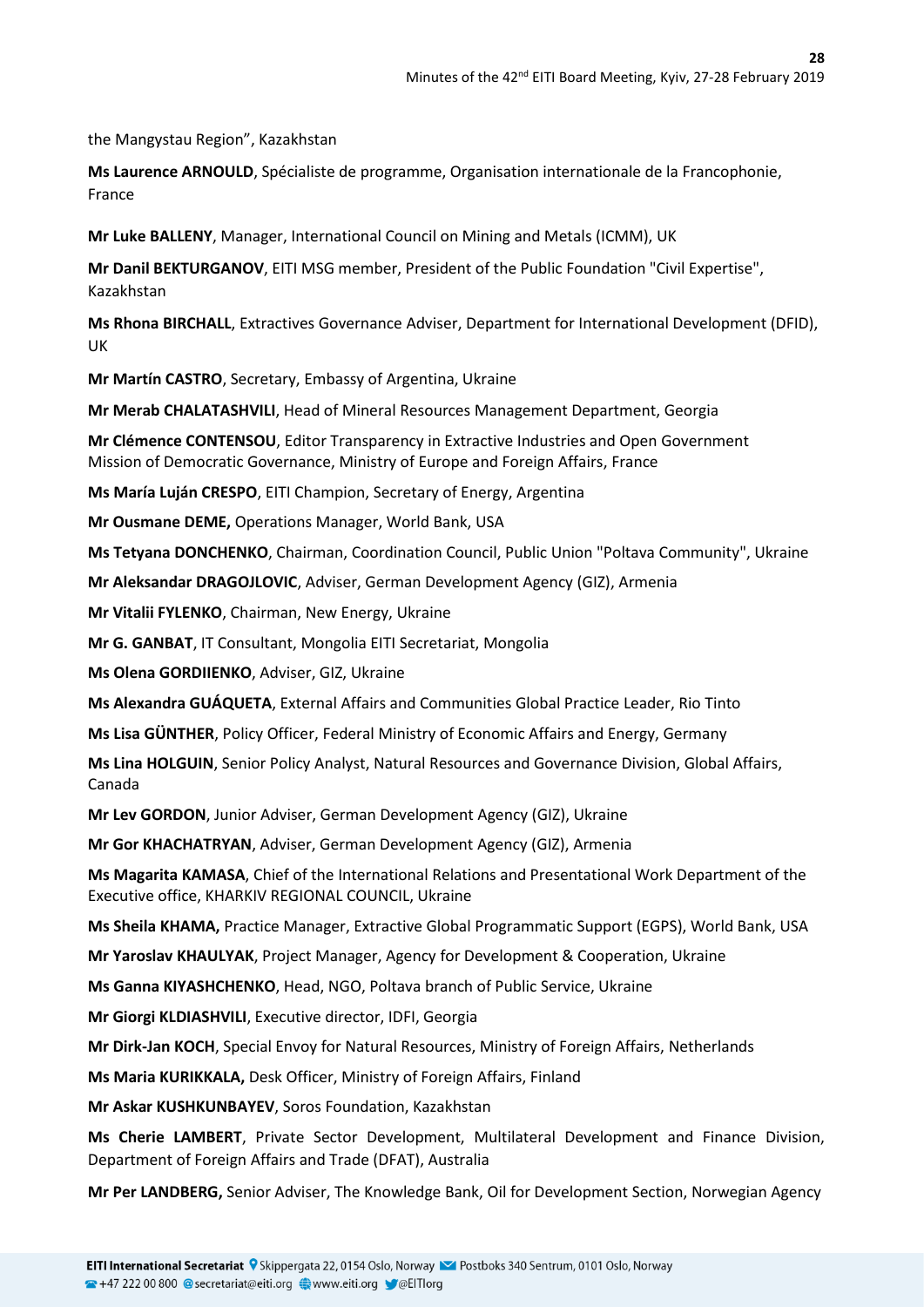for Development Cooperation (NORAD), Norway

**Mr Johannes LOHMEYER,** Sector Project Adviser, Extractives and Development, German Development Agency (GIZ), Germany

**Mr Andriy LOKTIEV**, Head, Department of Oil & Gas industry, Lviv regional state administration, Ukraine

**Mr Pablo Alfonso Anzorena LOZOYA,** Director Hydrocarbon Operations, Ministry of Finance, Mexico

**Mr Vira MOTRECHKO**, Deputy Mayor, Sumi City Council, Ukraine

**Ms Isabel MUNILLA,** Policy Lead, Extractive Industries Transparency, Oxfam America, USA

**Mr. Irakli NADAREISHVILI**, Deputy Head of Agency, Georgia

**Mr Ivan NAGORNYAK**, Coordinator on economic issues NGO "SD Platform", Ukraine

**Ms Juliet Magala NAKAWUMA**, Foreign Service Officer, Ministry of Foreign Affairs, Uganda

**Mr Frode NEERGAARD**, Chief Adviser, Growth and Employment in Development Cooperation, Ministry of Foreign Affairs, Denmark

**Ms Olesya NEKHOROSHKO**, Financial manager, National EITI Secretariat, Ukraine

**Mr James NICHOLSON,** Head of Corporate Responsibility, Trafigura

**Mr Michel OKOKO**, EITI, National Coordinator, Republic of Congo

**Mr Emil OMAROV**, Eurasia Regional Coordinator, Baku, Azerbaijan

**Mr Gocha PIRTSKHELIANI**, Head of Licensing Department, Georgia

**Ms Olena PAVLENKO**, President DiXi Group, Ukraine

**Ms Elisa PETER**, Executive Director, Publish What You Pay (PWYP), UK

**Mr Sergio PIAZZARDI,** Policy Officer, DG Development and Cooperation – EuropeAid, European Commission, Belgium

**Mr Boris RAEDER**, Head, German EITI Secretariat, Germany

**Mr Matthew RAY**, Deputy Director, Business Frameworks, UK

**Mr Sven Ulrich RENNER**, EGPS Program Manager, World Bank, USA

**Mr Max Sánchez ROMERO**, Secretary, Embassy of Argentina, Ukraine

**Ms Liliia RYCHKINA**, Deputy, Sumy Regional Council, Ukraine

**Ms Carolina SANCHEZ**, Secretary of Mining, Argentina

**Ms Anna SARAPION**, Energy Tariffs Coordinator, NGO "Socialnyy Ruh", Ukraine

**Mr Charles SETEN**, Energy Officer, U.S. Department of State / Bureau of Energy Resources, USA

**Ms Tatyana SEDOVA**, Global Initiatives and Impact Coordinator, Publish What You Pay (PWYP), UK

**Ms Olena SHCHENNIKOVA**, Commercial Section Expert, Embassy of Argentina, Ukraine

**Ms Lilya SHUSHANYAN**, Head of EITI Secretariat Armenia

**Ms Mizina SVITLANA**, Adviser, GIZ, Ukraine

**Ms Linda TAMAKLOE,** Principal Investor Relations Officer, Ghana National Petroleum Corporation, Ghana

**Ms Vimala THANGAVELOO**, Senior Legal Counsel, Social Responsibility, Shell International B.V, The **Netherlands**